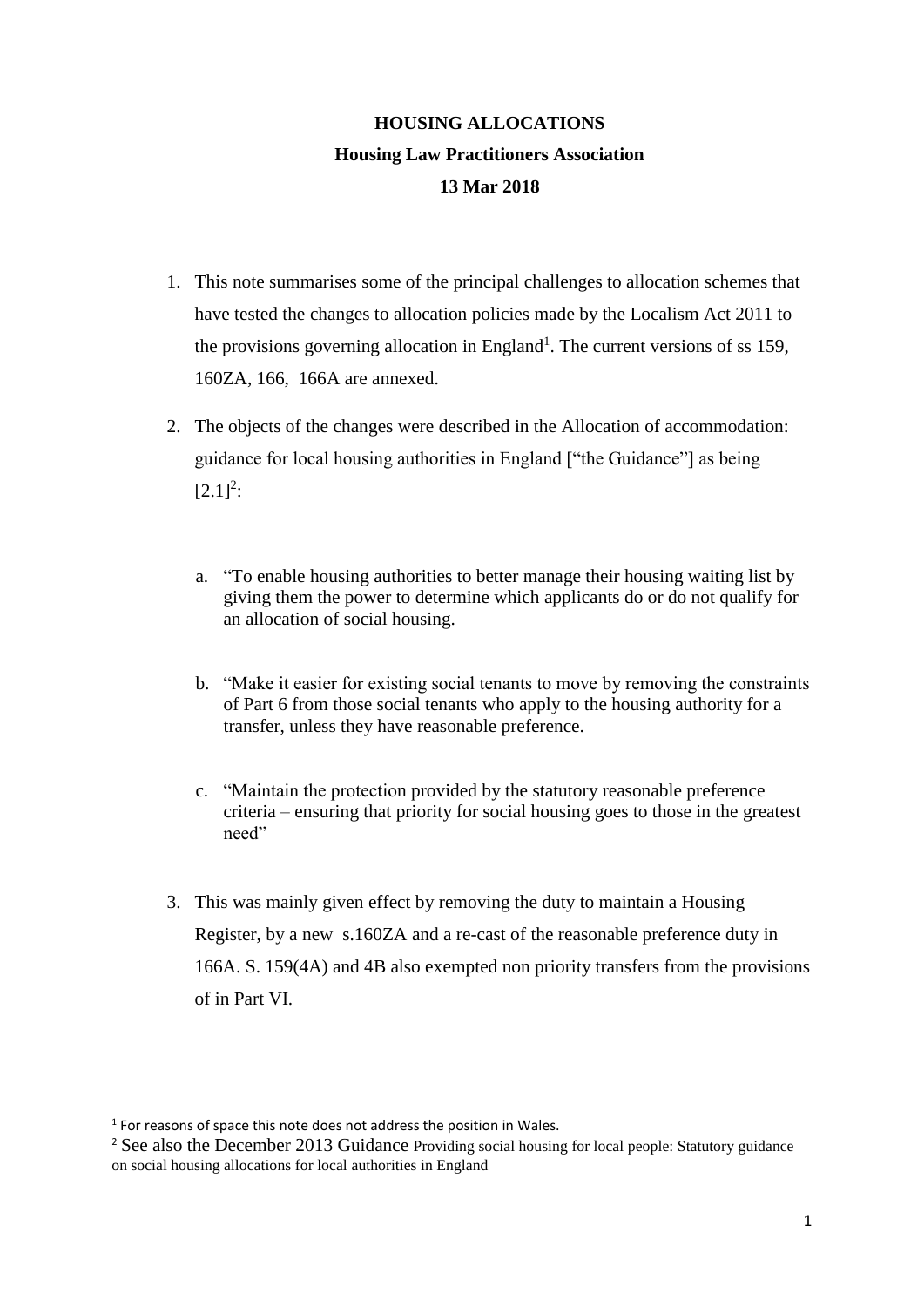- 4. S. 160ZA limited the persons to whom tenancies could be allocated to those who were eligible<sup>3</sup> or who were "qualifying persons". S.  $160ZA(7)$  gave authorities a general power to decide "what classes of person are, or are not, qualifying persons". On the face of it the power is limited only by:
	- a. Persons who are not eligible cannot qualify.
	- b. Regulations made by the Secretary of State (s.  $160ZA(8^4)$ ).
- 5. The December 2013 Guidance [11-15] in particular encouraged authorities to use qualification criteria to prioritise those with a local connection to the area.
- 6. Challenges following the new regime have covered:
	- a. The legitimacy and scope of qualification criteria.
	- b. Over-rigid preference criteria.

1

- c. Allocations outside the statutory scheme.
- d. Misapplication of preference criteria.
- e. Discrimination under the Equality Act 2010 and under Article 14 ECHR with Article 8.
- 7. All of these challenges are shadowed by *R. (Ahmad) v Newham London BC* [2009] UKHL 14 where the HL set the tone for the court's approach. At [16], Baroness Hale emphasised that what is now s.166(11) "... makes it clear that, subject to the express provisions, it is for the council to decide on what principles the scheme is to be framed. At [46], Lord Neuberger of Abbotsbury said:

"… as a general proposition, it is undesirable for the courts to get involved in questions of how priorities are accorded in housing allocation policies … it seems unlikely that the legislature can have intended that judges should

<sup>&</sup>lt;sup>3</sup> The eligibility rules only apply to the person to whom the property is to be allocated. An authority is not prohibited from allocating accommodation that will be occupied by one or more people who are not eligible. Nor it is required to exclude them in determining what are the needs of the household. However, they are not required to exclude consideration of their immigration status as irrelevant – *R (Ariemuguvbe) v Islington LBC* [2010] HLR 14 [21-2]. <sup>4</sup> Only 2 sets of Regulations have been made: *Allocation of Housing (Qualification Criteria for Right to Move) (England) Regulations* 2015 SI 2015/967 which limits the use of qualification criteria for transfers for work related reasons and Allocation of Housing (Qualification Criteria for Armed Forces (England)(Regulations) 2012 SI No 1869 which prevent authorities from using local connection criteria to disqualify certain persons who are or have served with the armed forces or are associated with them.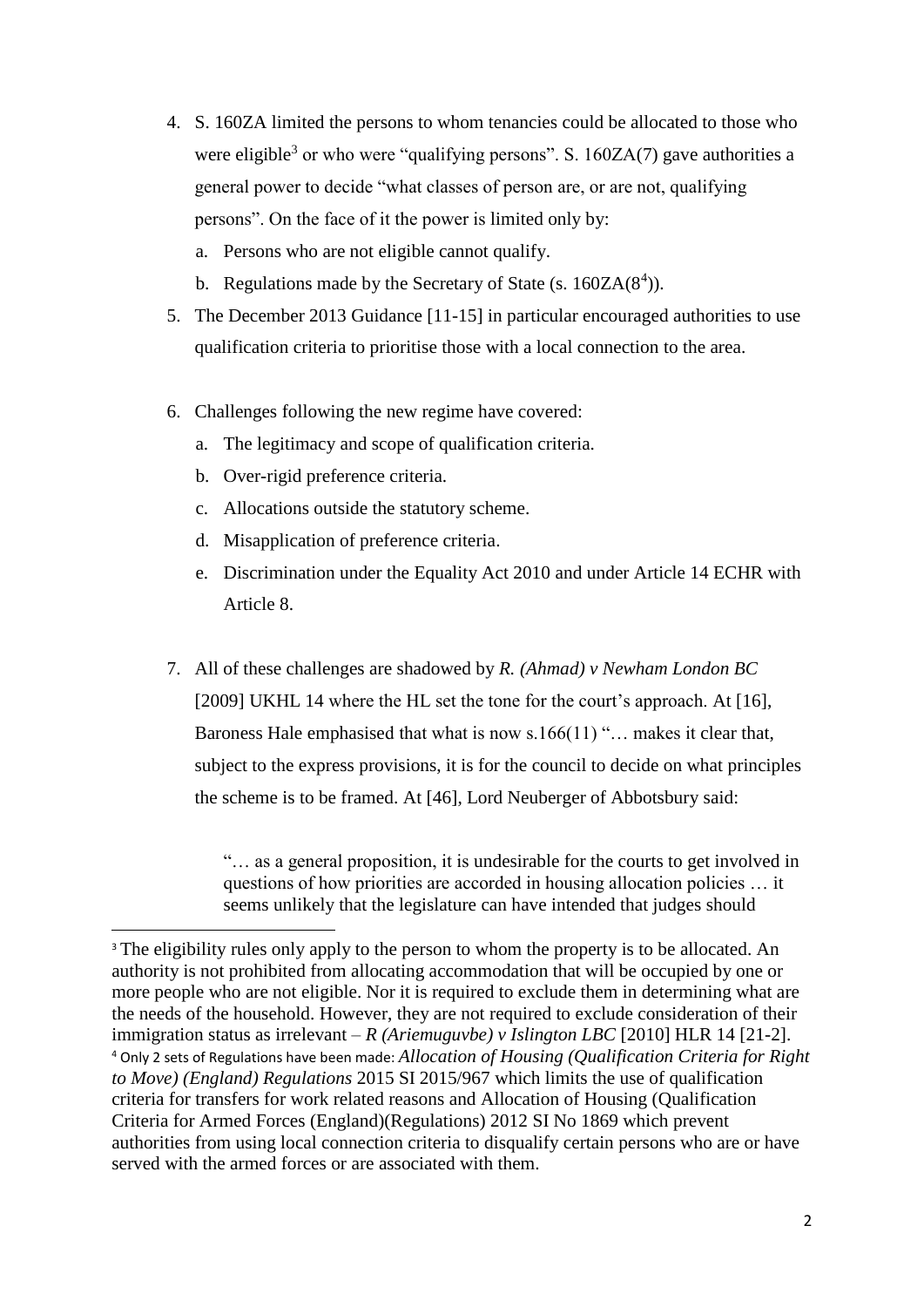embark on the exercise of telling authorities how to decide on priorities as between applicants in need of rehousing, save in relatively rare and extreme circumstances. Housing allocation policy is a difficult exercise which requires not only social and political sensitivity and judgment, but also local expertise and knowledge."

See also para 62.

8. Initially the novelty of the new regime enabled some" hard edged" challenges to be made that did not involve maters of evaluation. Equally some authorities made decisions that clearly over-reached what was reasonable to achieve the objects of the scheme and so were vulnerable to discrimination complaints. More recently the courts have moved back to a more deferential model. Most recent general attacks on schemes have failed but there has been greater success on the detail of individual decisions.

# **Challenges to Qualifying Criteria**

#### **Reasonable preference**

*Jakimaviciute v Hammersmith & Fulham LBC* [2015] P.T.S.R. 822.

- 9. The authority had disqualified homeless applicants to whom a full housing duty had been accepted (and so who were owed a duty under 166A(3)). In practice it had the effect of excluding 87% of people accommodated under Pt VII.
- 10. At first instance the LA argued successfully that qualifying criteria were not governed by the reasonable preference (RP) duty because they were not part of the scheme for allocating accommodation but a separate and prior exercise. This would have had the effect of undermining the reasonable preference duty because authorities could define the RP classes out of the allocation exercise before it began.
- 11. The Court of Appeal held that the power to set qualification criteria was subject to the reasonable preference duty in s. 166A. It went to hold that the criteria in that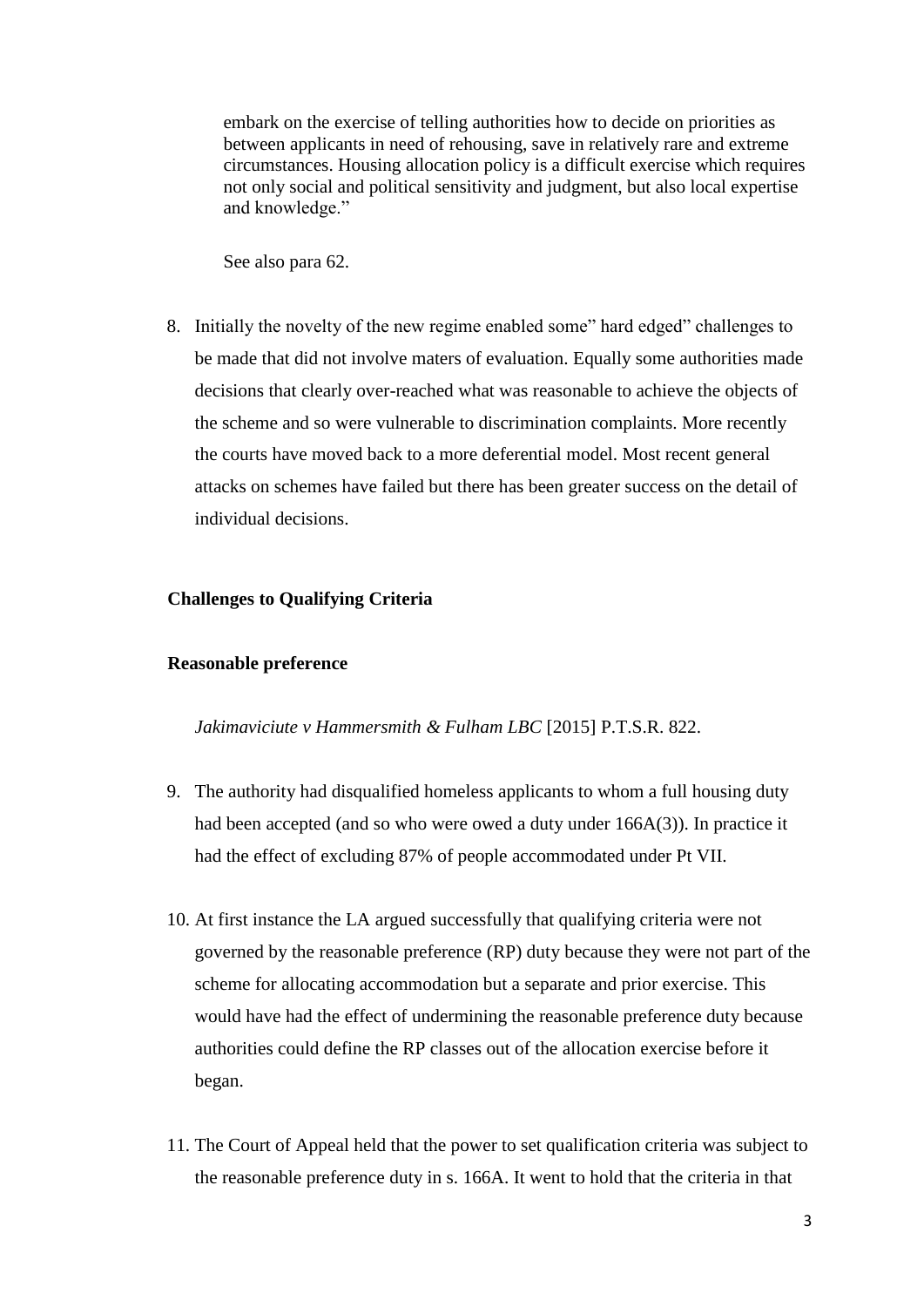case were unlawful because they impermissibly cut down one of the specified preference groups.

12. The court was not asked to consider whether qualification criteria could never make inroads of any kind into reasonable preference groups and the CA endorsed a submission to the effect that: "It is permissible to adopt a rule excluding individual applicants by reference to factors of general application, such as lack of local connection or being in rent arrears, but it is not permissible to cut down the statutory class in the way that para 2.14(d) attempts to do".

*R (HA) v Ealing* [2016] EWHC 2375 (Admin), Goss J.

- 13. This case took the step that *Jakimaviciute* did not. C had fled domestic violence and the authority accepted that it owed a s. 193 duty to her. Ealing operated an allocation scheme where it was a qualifying condition that applicants had to have live in the area for 5 years, except in exceptional circumstances, which were undefined.
- 14. This was held to be unlawful because it disqualified people within the reasonable preference categories in 166(3). The policy did not provide for a general exclusion from the 5 year requirement of people subject to RP and the exceptional discretion did not achieve this since it was directed to individual applications in exceptional circumstances and not to general exceptions for people in preference categories.
- 15. The judge concluded that:

"23 Although a residency requirement is an entirely appropriate and encouraged provision in relation to admission onto a social housing list, it must not preclude the class of people who fulfil the "reasonable preference" criteria. The defendant's policy does not provide for the giving of reasonable preference to prescribed categories of persons as required by [section 166A\(3\)](https://login.westlaw.co.uk/maf/wluk/app/document?src=doc&linktype=ref&context=22&crumb-action=replace&docguid=IEF08F2B0471211E18136D43B945F41CE) of the Act. In this respect the policy is unlawful".

16. The combined effect of these cases is seriously to limit an authority's freedom to adopt its own qualifying criteria. Since they must leave the whole of the RP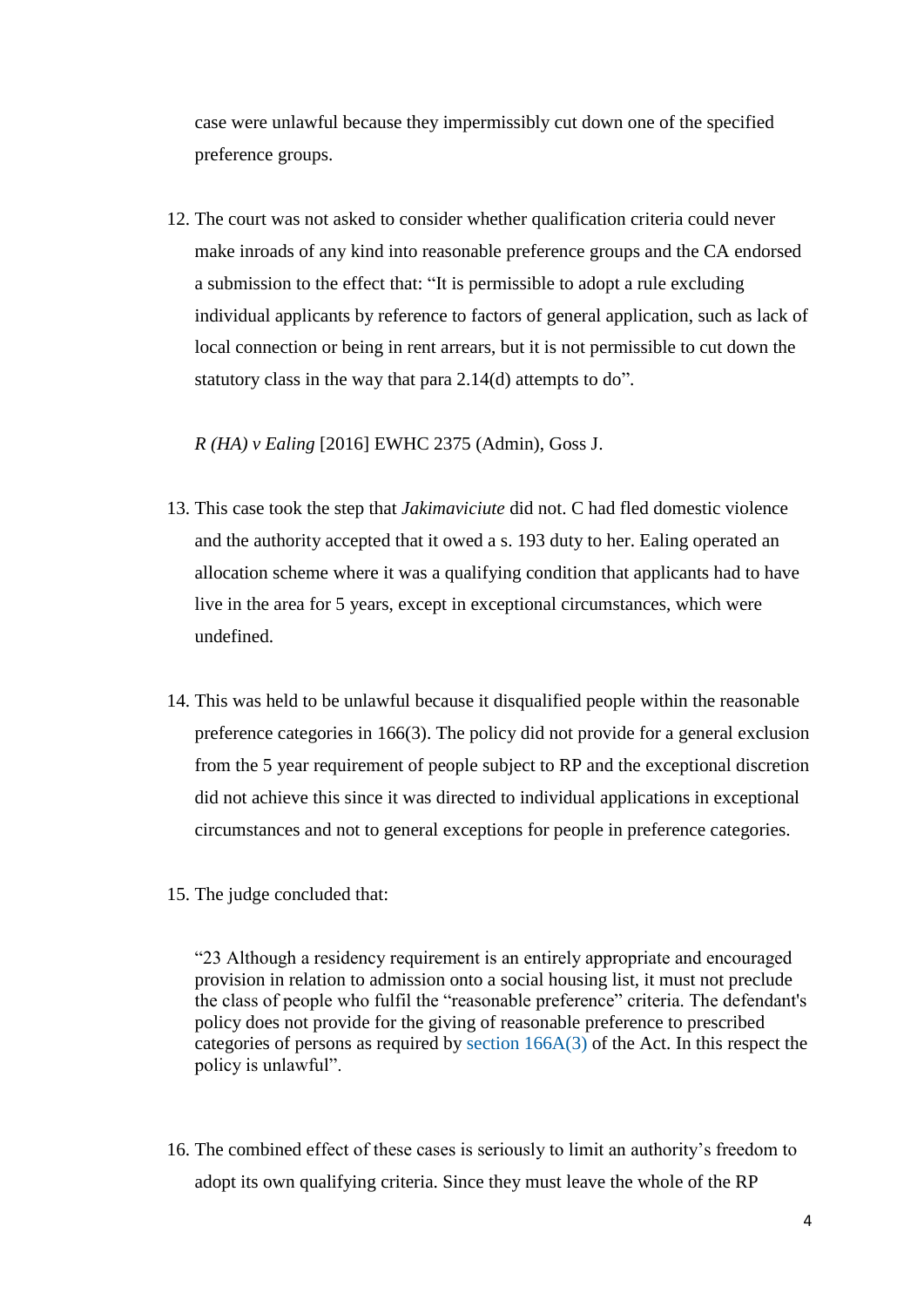classes intact the qualifying criteria can only have effect for potential applicants outside those RP classes. This seems to apply to all such criteria, including, for example, anti-social behaviour or eviction for rent arrears. Ealing objected in HA that this was nonsensical because it would undermine the rationale for having bespoke qualify criteria at all. The response was that 4 London Boroughs did exactly that [21].

#### **Exceptions to qualifying criteria**

- 17. The Supplementary English Code (de 2013) recommends [p. 6] that provision is made for exceptional cases and the ombudsman has indicated that they expect this and are likely to find fault if it is not present<sup>5</sup>. Despite this, there is first instance authority that there can be a blanket qualifying criterion without the need for an exceptional case discretion.
- 18. *R (Hillsden) v Epping Forest DC* [2015] EWHC 98 (Admin) concerned a challenge to a scheme that imposed a qualification criterion that applicants had to demonstrate 3 years continuous residence in the Borough (2.5 years for those already on the list at the time of the new policy). McCloskey J held that this was not subject to any exceptions, rejecting the C's claim to the contrary [23]. He went on to hold that this blanket ban was lawful because:

"There is nothing in the governing legislation which requires a LHA to include within its housing allocation scheme provision for the discretionary admission to the Housing Register of applicants who do not satisfy the qualifying criteria" [26, 39]

19. The claimant could not point to a statutory discretion and so there was no room for the application of the *British Oxygen* principle against fettering discretion: "the absence of a residual, or overarching, discretionary provision in the impugned Scheme is not attributable to the erection by the Council of some inflexible rule or policy relating to how it will exercise a statutory discretion" [30, 39].

 $\overline{\phantom{a}}$ 

<sup>5</sup> Full House: Council's role in allocating social housing – Focus report: learning lessons from complaints (LGO Jan 2016).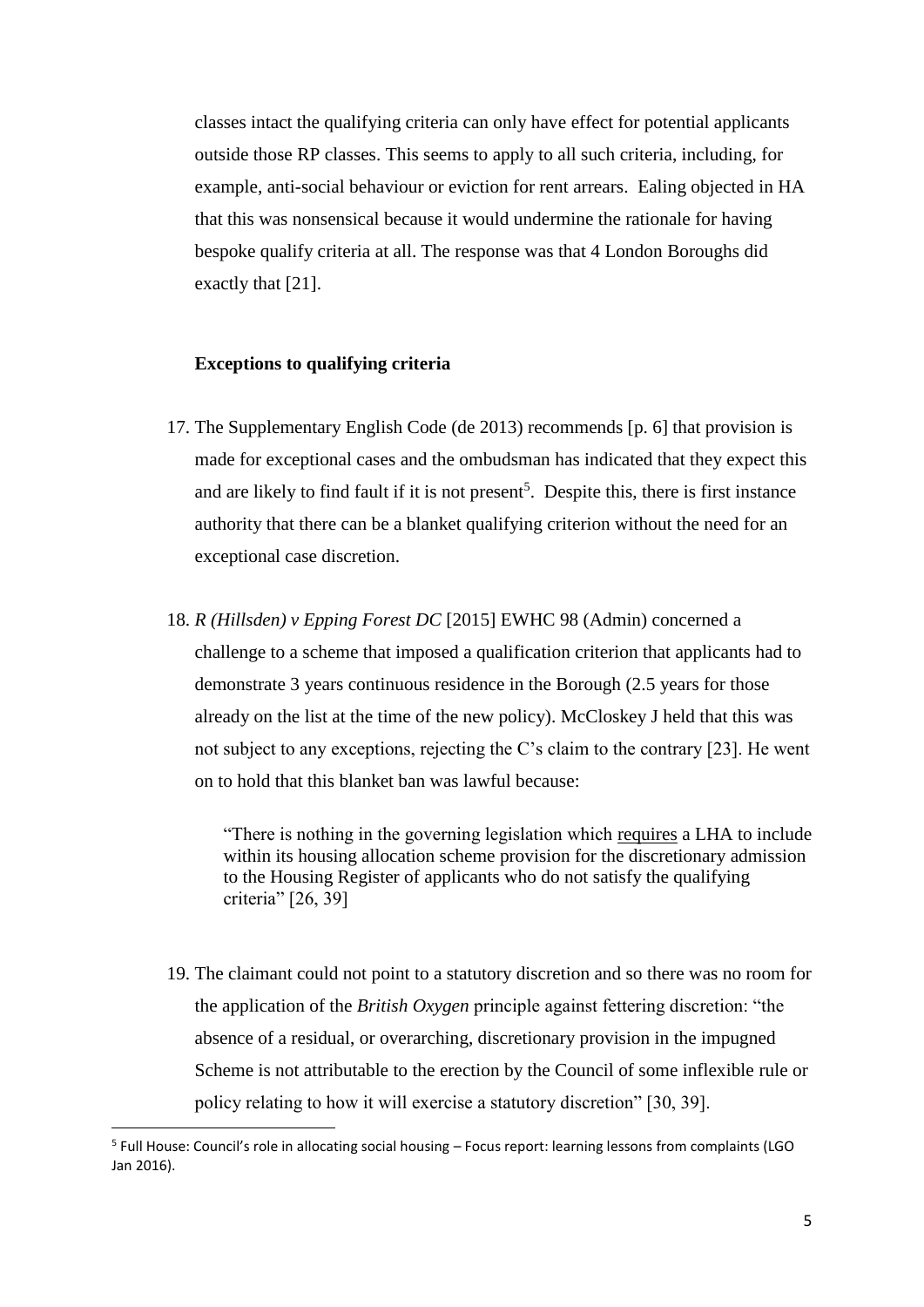- 20. However, a blanket rule may still impermissibly cut down the reasonable preference categories and be unlawful for that reason (see below). A failure to have an exceptions policy may also be a failure to make reasonable adjustments or unjustifiable indirect discrimination.
- 21. The question whether an allocation scheme must have a residual discretion was left open in *Holley v Hillingdon LBC* 2017 HLR 24 CA [27]

### **Reasonable preference challenges**

- 22. Although the cases described above limited the power of authorities to limit their lists through qualification criteria the court in *Jakimaviciute* observed that much the same outcome could be achieved through reasonable preference criteria. At [50] Lord Richards noted that the: "challenge was not to the rationality of the council's overall objective. If those falling within para 2.14(d) *[the paragraph in the scheme that prevented J from qualifying]* have a lesser need for social housing than other people within the reasonable preference classes, the council may wish to consider whether it is possible to reflect that factor in an appropriate banding structure under the scheme in place of the impermissible exclusion effected by para 2.14(d)"
- 23. Reasonable preference means giving those entitled to it a "reasonable head start" *Jakimaviciute* citing *R v Wolverhampton Metropolitan Borough Council, Ex p Watters* 29 HLR 931, 938. However, this does not exclude consideration of other factors and they may diminish, or even eliminate the preference (see below).
- 24. Moreover, this does not mean that the preference must be given "at all times and in relation to all properties. It is sufficient if such preference is given over the course of a reasonable period" – *R (Babakandi) v Westminster CC* [2011] EWHC 1756 (Admin) [22], permission refused at [2011] EWCA Civ 1397. However in *[R\(Alemi\) v Westminster CC](http://www.bailii.org/ew/cases/EWHC/Admin/2015/1765.html)* [2015] EWHC 1765 (Admin) WCC operated a scheme under which applicants were eligible for the private rented sector only for 12 months and during that time they were precluded from bidding under a choice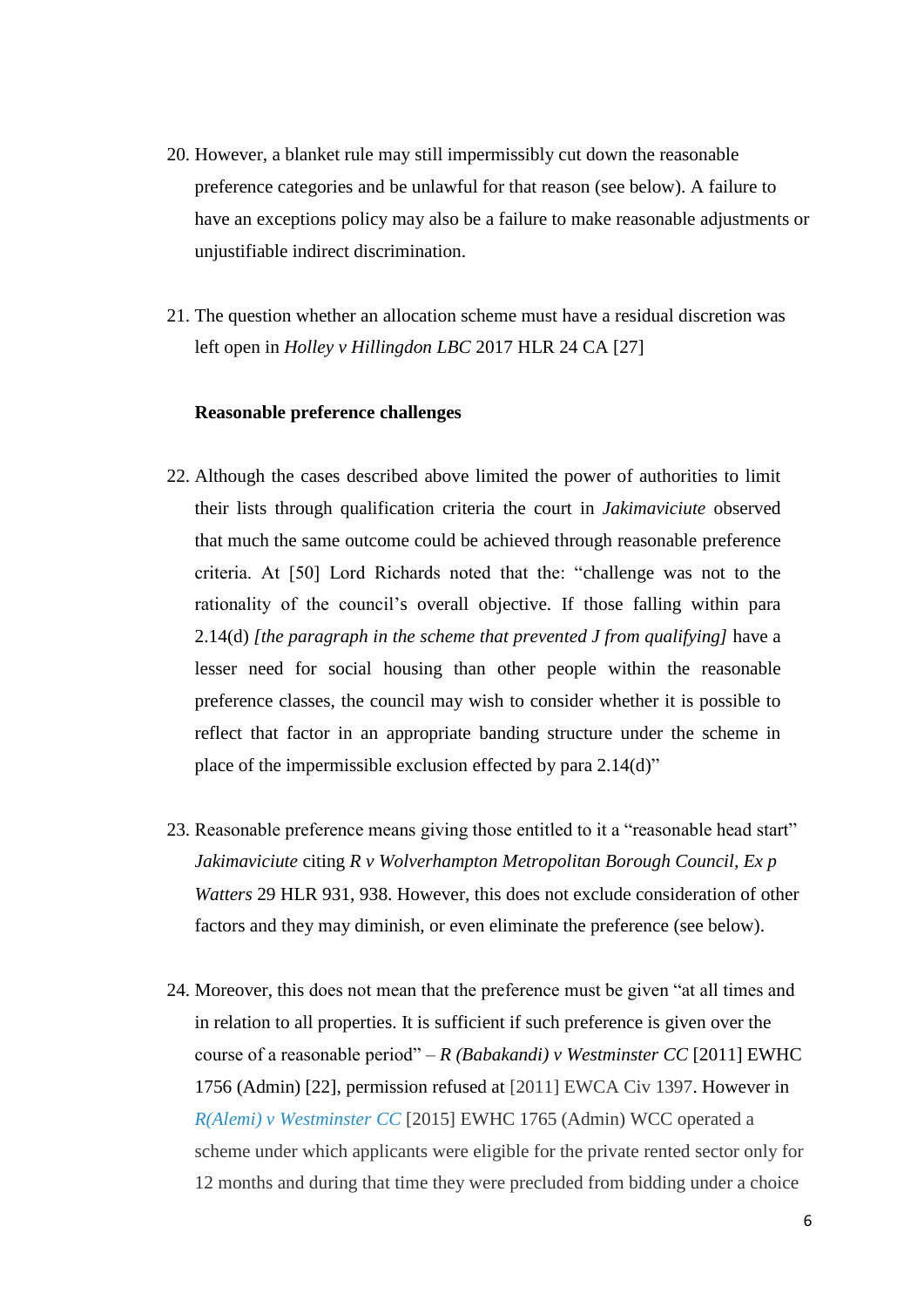based lettings scheme for properties in the social housing sector. Blair J held that this was impermissible as an "arbitrary" time period, unrelated to the statutory purpose of allocating accommodation in the sense of managing relative priorities. He held that the reasonable preference had to be given "for some part of the LHA's annual distribution cycle" [31] "however remote that possibility might be".

- 25. The judge drew support for this analysis from the examples given in s. 166A(5), which, he said permit different priority but not a scheme that "altogether remove[s] them from the potential of being allocated social housing" [29]
- 26. This has, in turn since been doubted in:
- *R (Woolfe) v Islington LBC* [2016] HLR 42 Holman J
- 27. W lived with her mother in her one bedroom flat but had to sleep on the sofa. In 2014 she became pregnant and a s. 193 duty was accepted. She was then accommodated in the PRS.
- 28. The relevant provisions of the allocation scheme gave 10 points to a person who had been accepted as homeless and was in private sector accommodation and awarded 100 points for residence in the Borough. Additional points were awarded on welfare grounds in bands (40, 80 or 150). Applicants could only bid for properties if they had 120 or more points. W had 110 points (10 for the s. 193 duty + PRS and 100 for her residence).
- 29. W challenged the allocation of points on various grounds and succeeded on the basis that she in fact ought to have qualified for an additional 90 points under a "New Generation" scheme. This turned on the way that provision had been drafted.
- 30. The points of more general application were:
	- a. Whether the scheme gave her a reasonable preference when the points allocated to her meant she could not bid for properties.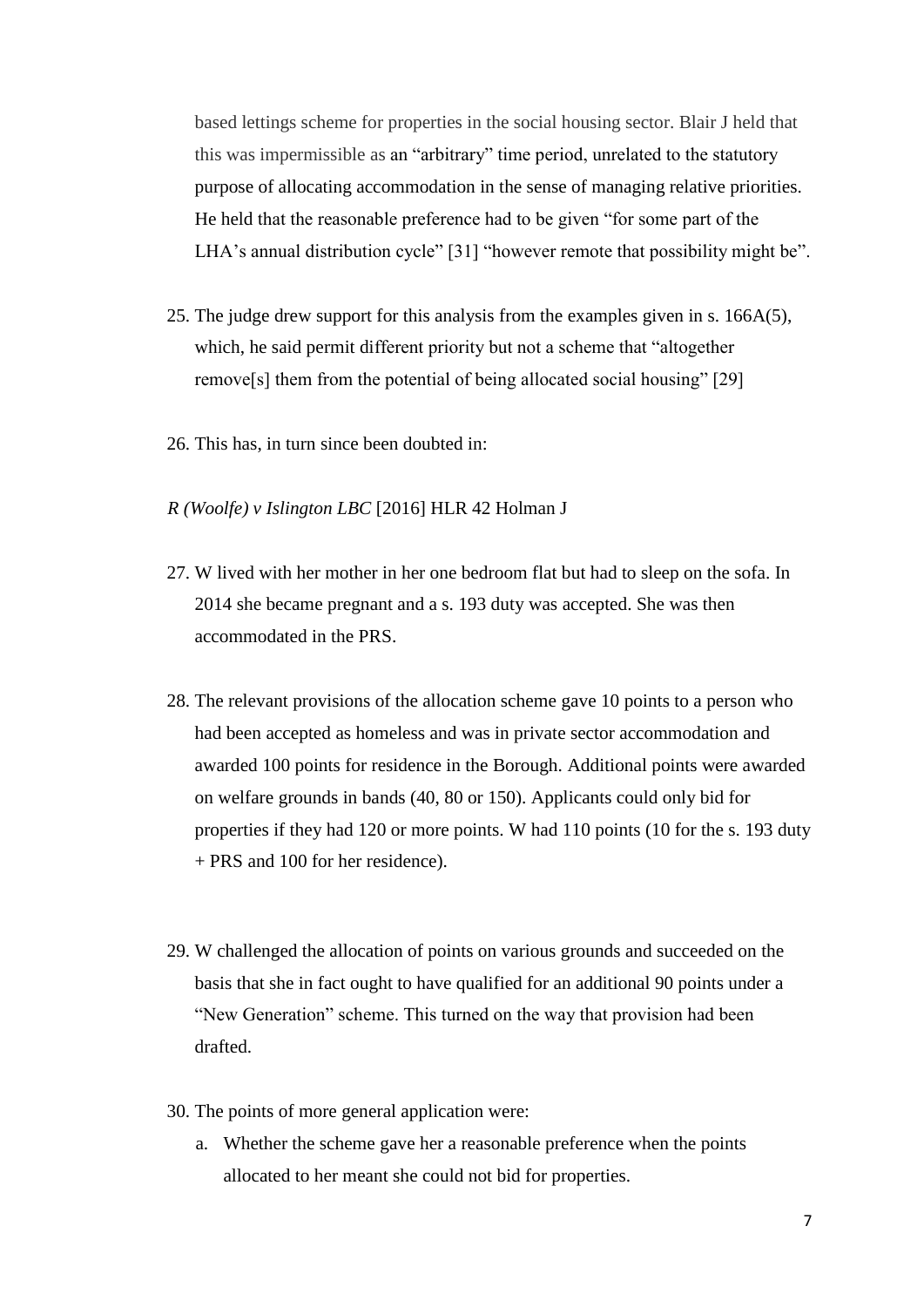b. Whether the points threshold breached s. 11 Children Act 2004?

#### 31. As to reasonable preference:

32. The judge referred to *R. v Wolverhampton MBC Ex p. Watters* (1997) 29 H.L.R. 931 where W was in a RP group but excluded from the register on the basis that she had rent arrears. The Court of Appeal held there that reasonable preference did not preclude consideration of other factors and they may diminish, or even nullify the preference required to be given. As Judge LJ put it:

"The statutory obligation … therefore requires that positive favour should be shown to applications which satisfy any of the relevant criteria. To use colloquial language they should be given a reasonable head start. Thereafter all the remaining factors fall to be considered in the balancing exercise inevitably required when each individual application is under consideration. If despite the head start the housing authority eventually decides on reasonable grounds that the application for a tenancy must be rejected this will not constitute a breach of the obligations imposed by [the section".

33. And by Dyson LJ in *R (Lin) v Barnet* [2007] HLR 440*:* 

"Compliance with [the section] does not depend on outcomes … Preference should not be confused with prospects of success. Prospects of success depend on many factors, of which the most material is the fact that the demand for accommodation greatly exceeds the supply. It is quite possible for a lawful scheme to give reasonable preference to a person within [the section] and for that person never to be allocated Part 6 housing … 28. As to whether the preference is 'reasonable', it seems to me that this is a matter for the discretion of the council … "

- 34. The judge noted that these cases were not directly in point because they involved countervailing factors whereas in Woolfe's case where was simply a lack of qualification on positive factors. It is doubtful whether that is a distinction with any real difference.
- 35. The judge also distinguished the more recent cases; *Jakmaviciute* and *HA* were about exclusion from the register and *Alemi* involved admission to the register but then an "absolute bar against bidding for 12 months no matter how strong her case".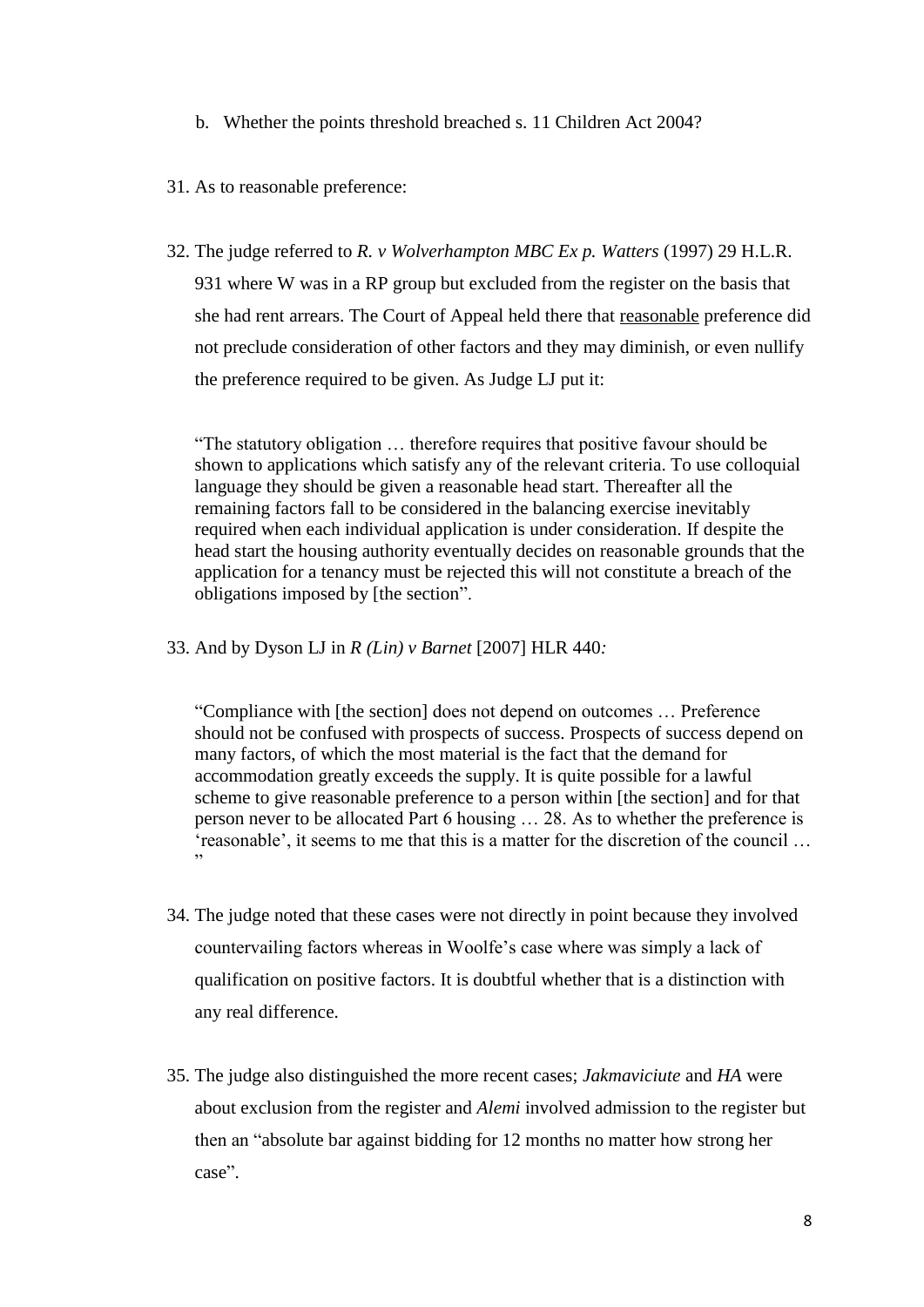36. The conclusion was that 10 points did give W a preference and it was not for the court to adjudicate on the reasonableness of that preference:

"In my view, the setting of the bidding threshold is a different aspect of the overall allocation process, not itself concerned with the issue of preference or priorities. Preference has already been assessed by the awarding of points".

- 37. The authority were entitled to set the threshold at a level that managed the volume of applicants by limiting them to people who stood a realistic chance of being rehoused and the threshold was lawful.
- 38. It is not entirely clear whether this reasoning is intended to mean that only the points matter for the reasonable preference question and the bidding threshold is a matter of rationality. If so then it is questionable whether this is the right approach. Although there is no right to accommodation the threshold is still part of a scheme for allocation. Ultimately this makes no difference and in determining what is a reasonable preference the authority may take account of pressures on its stock and how to manage them. The judge's approach here may have been driven by his questionable distinction between adverse matters weighing against the applicant and other factors.
- 39. As to s. 11 of the 2004 Act there was no issue about whether this applied. It was also common ground that it was for the authority to adduce evidence that they had discharged their duty [47]. However, there was such evidence. It was sufficient for the authority, in consultation with social services, to address children's welfare through the availability allocation of welfare points in the scheme and specifically in relation to W when considering her case:

"Provided the welfare of children can be sufficiently safeguarded and promoted in individual cases by the award of welfare points, there is in my view no inconsistency between the statutory duty under s.11 and the setting of a points threshold for the practical reasons already discussed".

# **Discrimination arguments**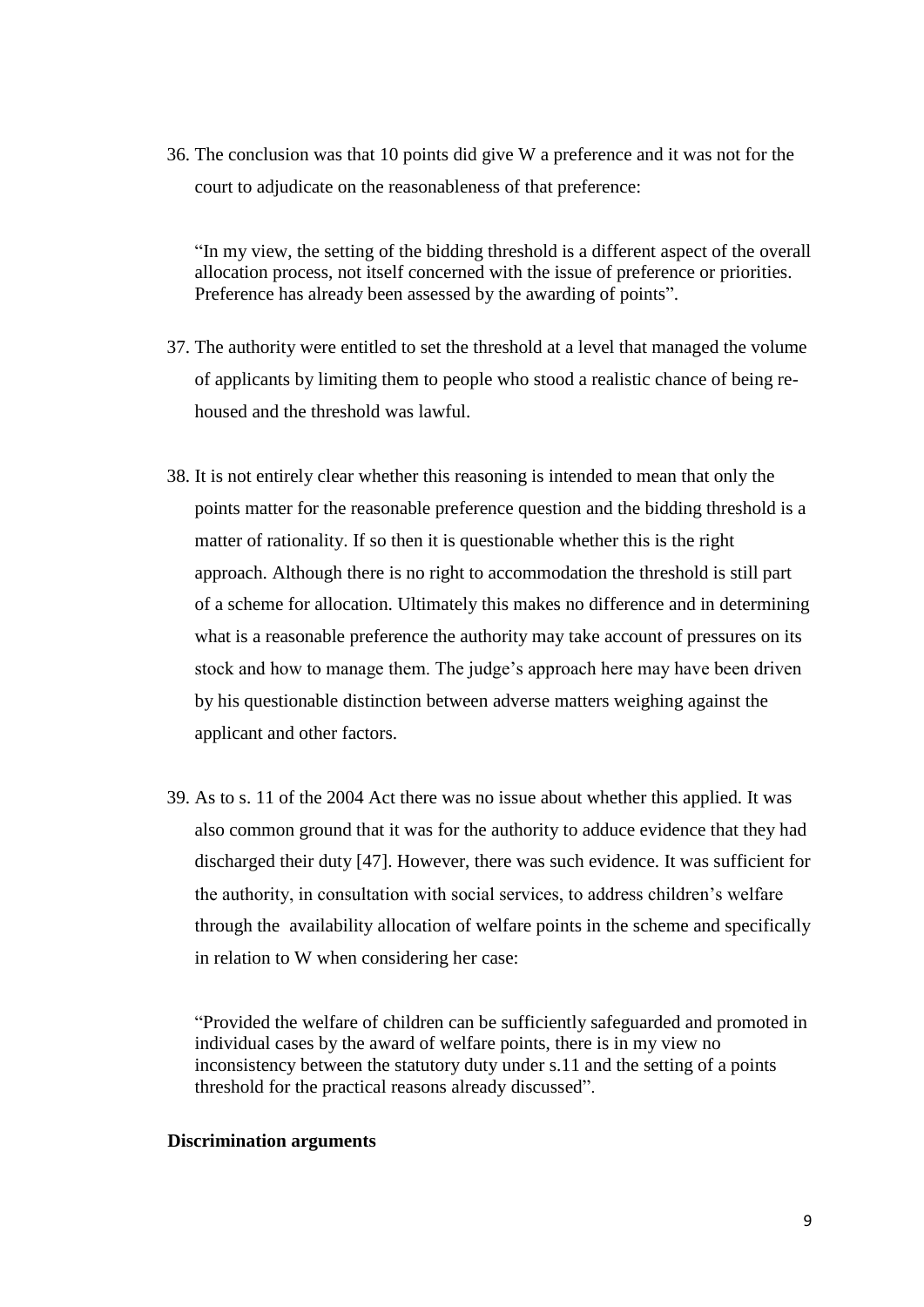- 40. In *HA v Ealing* (above) a further strand of argument was based on discrimination under the Equality Act 2010 and the ECHR
- 41. Goss J readily found that a residence requirement was discriminatory against women victims of domestic violence who were more likely to have moved recently to the area (as also accepted in *R (Winder) v Sandwell MBC* [2015] PTSR 34 at para 85 – involving a residence qualification for a council tax reduction scheme). It was further accepted that being a victim of domestic violence amounted to a status for the purposes of Article 14.
- 42. The judge dealt with the ambit of Article 8 briefly:

"there must be a link to another Convention article. The link here is said to be home and family life. There is no enshrined right to a physical home; the right is to the enjoyment of a family life. However, this can, in reality, only be enjoyed in settled accommodation. Accordingly, I am satisfied there is a sufficient link".

- 43. The only remaining issue was justification. Goss J held that none had been demonstrated for the different impact – i.e. treating victims of domestic violence differently [30].
- 44. For similar reasons the policy was found to discriminate indirectly in breach of ss 29 (public functions) and 19 (indirect discrimination) of the Equality Act 2010.
- 45. The claim also succeeded on:
	- a. S. 11 of the Children Act 2004. Here the judge placed the burden of showing compliance on the authority: "there is nothing to show that the defendant made arrangements to ensure that it discharged its functions having regard to the need to safeguard and promote the welfare of children either in terms of formulating the policy or, more particularly in applying it to the individual circumstances of the claimant and her children in her case" [36].
	- b. The facts since there was no evidence that the exceptionality criterion was applied 38.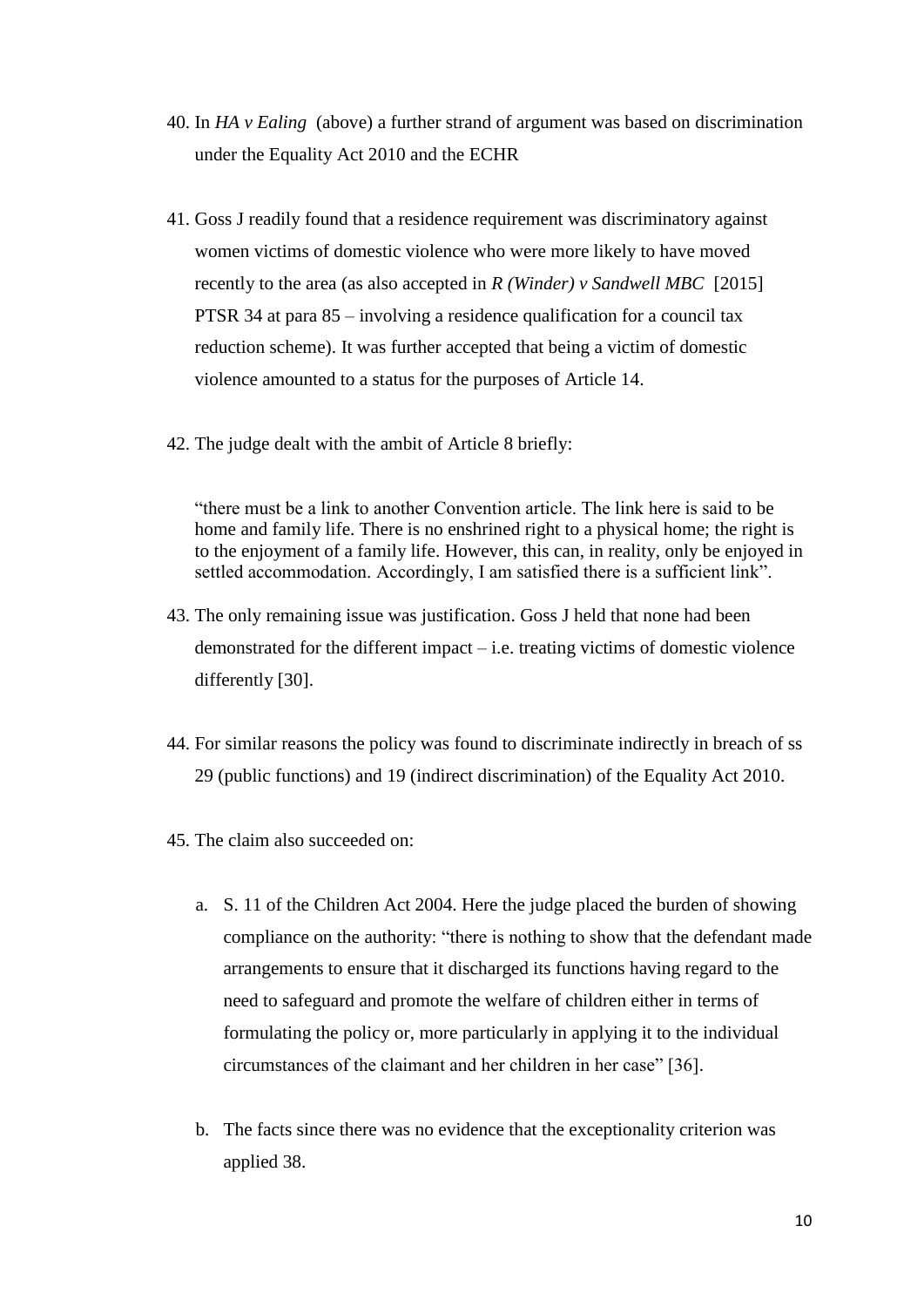### *H v Ealing LBC*

- 46. A total of 20% of available properties were reserved for a working household priority scheme (WHPS) and model tenant priority scheme (MTPS). The WHPS, it was was argued discriminated against women, the elderly and the disabled who were less likely to find work. The MTPS discriminated against non-tenants who could not meet its terms. The claim was framed under s. 19 of the Equality Act 2010 (in relation to the WHPS only since the MTPS did not engage protected charecteristics), Article 14 ECHR taken together with Art 8, the public sector equality duty and s. 11 of the Children Act 2004 (HHJ Waksman QC [2016] PTSR 1546 ) allowed each of the claims.
- 47. The Court of Appeal [2018] HLR 2 allowed the Council's appeal but upheld the judge's reasoning in some important respects:
- 48. Firstly, the authority argued that there was not even prima facie discrimination in relation to the WHPS because although the measure taken on its own had a disadvantageous adverse impact the scheme had to be looked at overall and the disadvantaged groups fared better in respect of the 80% of properties that were not reserved for the two schemes. This "swings and roundabouts" argument was rejected and could not survive the concession that the schemes were a provision criterion or practice that had a disadvantageous impact on protected groups [59]. However, the overall scheme was relevant to justification.
- 49. On justification the authority argued that the correct approach (under the EA 2010 and the Convention) was the 4 stage approach to justification set out in *[Bank](https://login.westlaw.co.uk/maf/wluk/app/document?src=doc&linktype=ref&context=43&crumb-action=replace&docguid=I2A4A5020D93A11E2974786E71EC57E4E)  [Mellat v HM Treasury \(No.2\) \[2013\] UKSC 38; \[2014\] A.C. 700](https://login.westlaw.co.uk/maf/wluk/app/document?src=doc&linktype=ref&context=43&crumb-action=replace&docguid=I2A4A5020D93A11E2974786E71EC57E4E)* at 74:

"(1) whether the objective of the measure is sufficiently important to justify the limitation of a protected right, (2) whether the measure is rationally connected to the objective, (3) whether a less intrusive measure could have been used without unacceptably compromising the achievement of the objective, and (4) whether, balancing the severity of the measure's effects on the rights of the persons to whom it applies against the importance of the objective, to the extent that the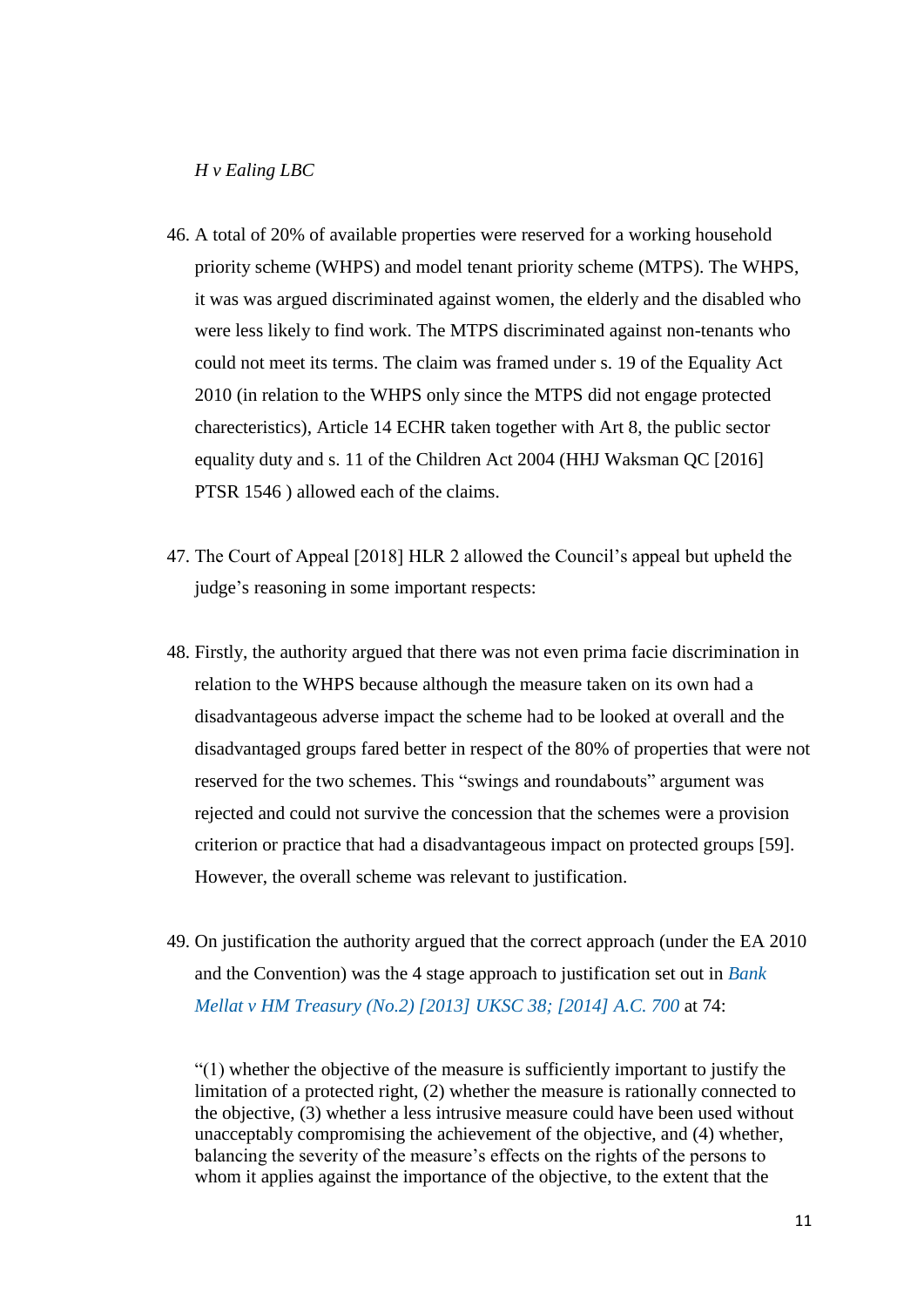measure will contribute to its achievement, the former outweighs the latter. … In essence, the question at step four is whether the impact of the rights infringement is disproportionate to the likely benefit of the impugned measure"

75. In relation to the third of these criteria, Dickson CJ made clear in R. v Edwards Books and Art Ltd [1986] 2 S.C.R. 713 at 781–782 that the limitation of the protected right must be one that 'it was reasonable for the legislature to impose', and that the courts were 'not called on to substitute judicial opinions for legislative ones as to the place at which to draw a precise line'. This approach is unavoidable, if there is to be any real prospect of a limitation on rights being justified: as Blackmun J once observed, a judge would be unimaginative indeed if he could not come up with something a little less drastic or a little less restrictive in almost any situation, and thereby enable himself to vote to strike legislation down ( Illinois State Board of Elections v Socialist Workers Party (1979) 440 U.S. 173 , 188–189); especially, one might add, if he is unaware of the relevant practicalities and indifferent to considerations of cost. …".

- 50. It was further argued that since this was a policy decision on economic and social matters the test for review ought to be whether the measure was "manifestly without reasonable foundation". The court did not engage with this but other cases – see below - have held that this is not the correct test.
- 51. The CA held that the judge had not been entitled to find justification based on the fact that other authorities had acted differently in operating a "safety valve" by way of discretion or other type of community contribution. Their polices were radically different [82]. Critically, they applied to the whole of their housing stock whereas the WHPS only applied to 15% in Ealing. Banding throughout the WHPS and the remaining stock gave priority to women led households, to disabled people and those needing sheltered housing.
- 52. The judge also went too far in requiring Ealing to show, by evidence, that the policy actually did encourage movement into work [84]. That was an "unacceptable incursion by the court into the practical running of a housing allocation scheme such as the WHPS". In addition, on the issue of justification the council was able to point to the rest of the allocation policy which assisted the protected groups.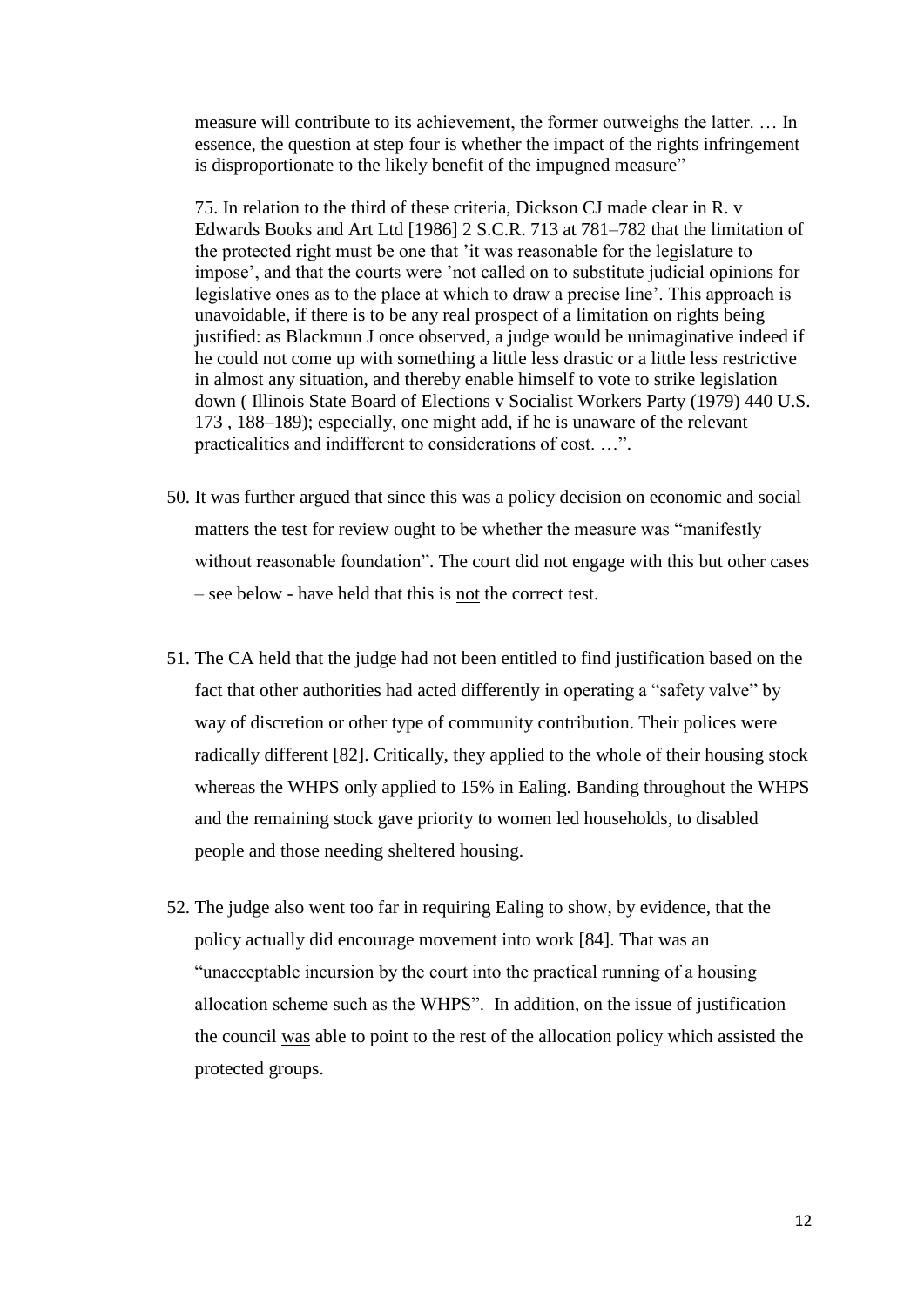- 53. As to Convention discrimination, all members of the court overturned the judge's reasoning, broadly for the same reasons as under s. 19 [106-8].
- 54. However, the court made highly restrictive comments about whether the facts fell within the ambit of Article 8, as they have to do to found a claim under Article 14.
- 55. Etherton MR referred to previous cases that suggested a need for a "personal interest close to the core of the right" to be involved [93] citing *Clift v SSHD* [2007] 1 AC 484 [13].
- 56. He held that the MTPS, which concerned the transfer of a secure tenant who is already housed, was not within the ambit Article 8 at all. His reasoning appears to be that this was neither a means of keeping families together and so a "modality" of respect for family life (see *Morris v Westminster CC* [2005] EWCA Civ 1184), nor a case involving eligibility of a family unit "for assistance in finding accommodation when they were threatened with homelessness" – *Bah v United Kingdom* 54 EHRR 21.
- 57. He held that the WHPS was within the ambit of Article 8 since it involved a move from precarious accommodation and "in accordance with the principle in *[Bah](https://login.westlaw.co.uk/maf/wluk/app/document?src=doc&linktype=ref&context=43&crumb-action=replace&docguid=I98C6B0D00F6411E1853CDC707AB2CE5A)* , since local authorities are bound to provide the homeless in priority need with accommodation, and homelessness is related to the enjoyment of family life, then they must do so in a non-discriminatory way"
- 58. This is not a satisfactory means of distinguishing between the two schemes because it does not compare like with like. When assessing the MTPS the judge looked at the people who benefitted from the scheme but when looking at the WHPS he focussed on those who were excluded by it. The latter approach ought to have applied in both cases. The question is whether the "facts" (see e.g. *Michalak v LB Wandsworth* [2003] 1 WLR 617 para 20) fall within the ambit of right in question here they were that non-tenants in priority groups were in both cases being excluded from a section of the stock that they needed to access to have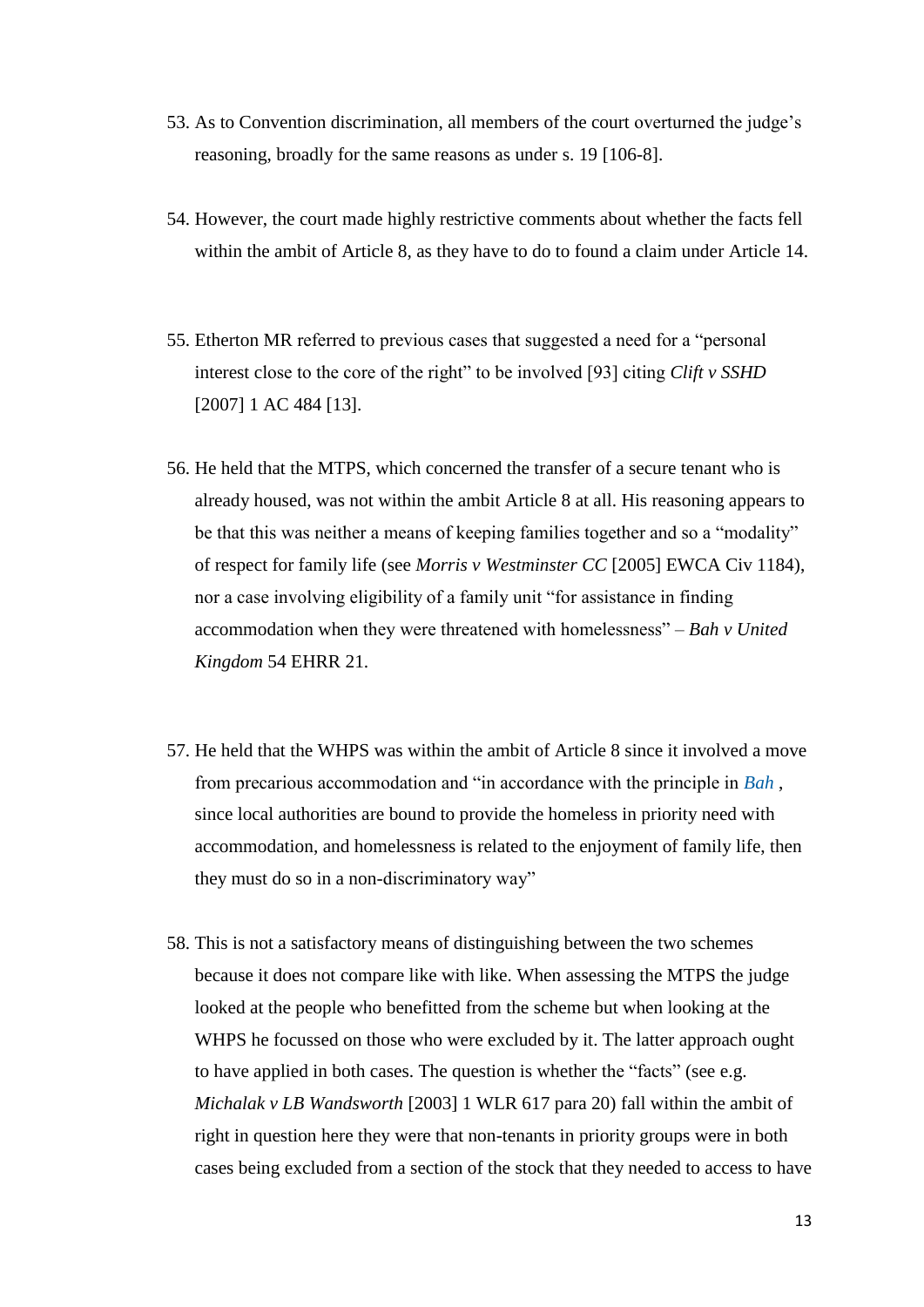a secure home – which Etherton MR appears to have accepted was within the scope of family life.

- 59. The other two members of the court were stricter still.
- 60. Davis LJ agreed that the MTPS was not within the ambit of Art 8 but would also not be minded to accept that WHPS was within the ambit either since "I do not, as at present advised, accept that there is, for these purposes, a "right" to settled or permanent accommodation protected by or within the reach of art.8.
- 61. Underhill LJ was also minded not to accept that the WHPS was within the ambit of Article 8. He disputed the proposition (accepted at first instance and in *HA v Ealing*) that "the enjoyment of settled accommodation is said to fall within art.8 because family life cannot be enjoyed without it". He accepted that this was so for rights "intended to take a family out of precarious accommodation" such as Part VII but he did not accept that this extended to accommodation provided in discharge of the Part VII duty or other accommodation occupied by applicants under Part VI who, he claimed, are not moving to settled from "precarious" accommodation.
- 62. If this is the basis for Underhill LJ's reservations then it does little to recognise the adverse impact on family life, health, dignity and children's development of unsatisfactory and unsettled (in the broad sense) accommodation<sup>6</sup>. It is well established that the private life aspect of Article 8 is a broad term not susceptible to exhaustive definition and that it covers a right to personal development, and the right to establish and develop relationships with other human beings and the outside world – *Pretty v United Kingdom* 35 EHRR 1 @61. Benefits that are intended to promote private and family life, by affecting way it is arranged are within the ambit of Article 8 – *Petrovic v Austria* (2001) 33 EHRR 14 *Di Trizio v. Switzerland*, no. 7186/09, 2 February 2016. Against this background allocation

**.** 

<sup>6</sup> See, among many studies on the topic:

https://england.shelter.org.uk/ data/assets/pdf file/0016/39202/Chance of a Lifetime.pdf ; https://england.shelter.org.uk/ data/assets/pdf file/0010/726166/People living in bad housing.pdf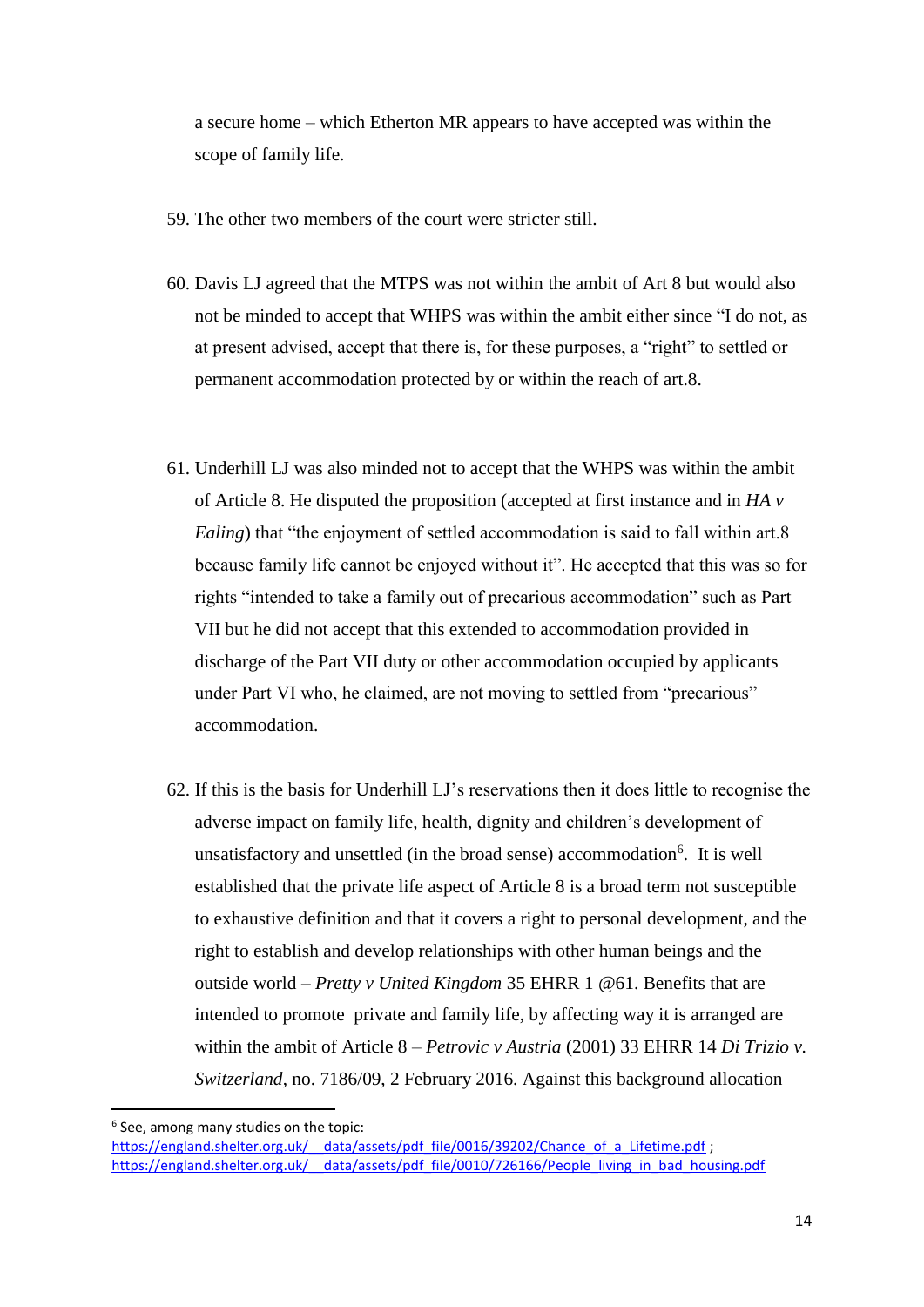schemes can be described as a way in which the state, through housing authorities, shows respect for the values caught by Art 8. This is reinforced by the UNCRC Arts 26 and 27 which recognise duties to "provide material assistance and support programmes, particularly with regard to nutrition, clothing and housing" in order to secure "a standard of living adequate for the child's physical, mental, spiritual, moral and social development". Likewise the UNCRPD refers to a duty to make reasonable adjustments and to the "equal right of all persons with disabilities to live in the community, with choices equal to others, and shall take effective and appropriate measures to facilitate full enjoyment by persons with disabilities of this right" (Art 19)

63. Although there is no right to a home under Art 8 this engages the principle recently affirmed in a different context by the Court of Appeal in *Smith v*  Lancashire Teaching Hospitals NHS Foundation Trust [2018] PIQR P5 @557.

"if the State has brought into existence a positive measure which, even though not required by art.8, is a modality of the exercise of the rights guaranteed by art.8 , the State will be in breach of art.14 if the measure has more than a tenuous connection with the core values protected by art.8 and is discriminatory and not justified. It is not necessary that the measure has any adverse impact on the complainant in a positive modality case other than the fact that the complainant is not entitled to the benefit of the positive measure in question".

#### *R (Osman) v LB Harrow* [2017] EWHC 274 (Admin) (Robin Purchas QC)

64. O was in the private rented sector and seriously overcrowded – 2 adults and 4 children in a single bedroom flat. She had been in band A but this was then moved to band C when the council altered its policy to remove overcrowded homes (by 2 or more bedrooms) from band A on the basis that this encouraged people to stay in overcrowded properties when they could improve their housing circumstances by moving within the PRS [29]. This was based on an assessment by the council's officers. The judge recorded that there was no contrary evidence [66] and he rejected an argument that there had been insufficient research or analysis [72]. The

 $\overline{\phantom{a}}$ 

 $7$  Concerning discrimination in bereavement awards which were not available to the survivor of a cohabiting couple.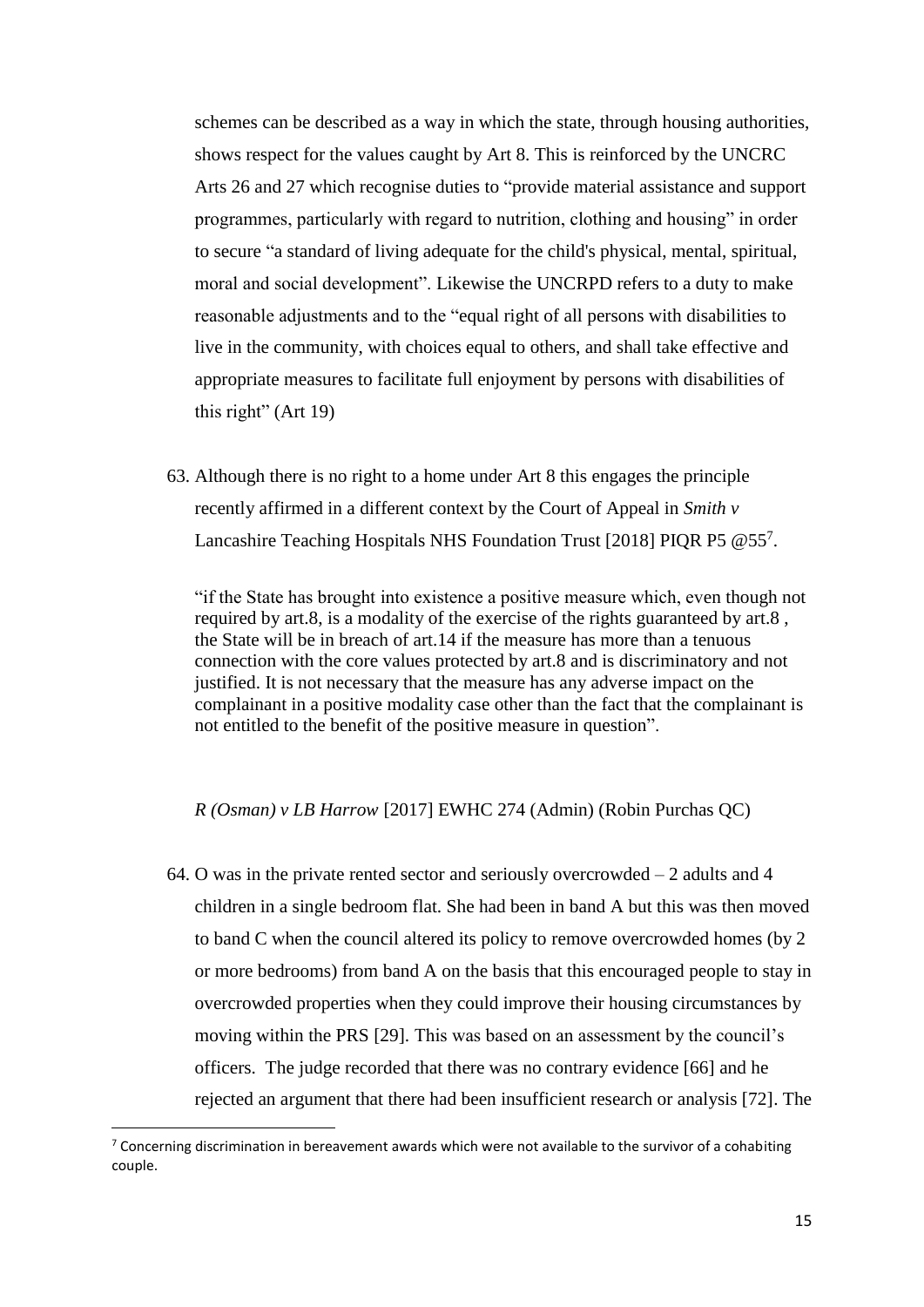change did not affect those in social housing on the basis that they did not realistically have the option of giving up their secure tenancy and moving to the PRS.

- 65. The challenge was on the basis of Article 14 taken together with Article 8 (which it was accepted was engaged) and on the ground that the scheme discriminated between social sector tenants (transfer cases) and others (homeseekers). The judge rejected arguments that the council had misdirected itself in favouring council tenants because of a mistaken view of its contractual duty to avoid overcrowding or because to failed to have regard to the option of mutual exchange (so that council tenants could move without giving up their security).
- 66. The judge gave "considerable weight" to the council's own evaluation [64] of the position. Although the two groups were comparable the council was entitled to take into account the differences and the willingness or realism about moving [66]. It was a legitimate aim to reduce the perverse incentive that had been identified and to make the best use of scarce resources. Homeseekers continued to have some preference and the reduction in preference was proportionate and justified [73].

# *R (YA) v Hammersmith and Fulham LBC* [2016] HLR 650 Peter Marquand

- 67. YA was a care leaver who had a number of serious convictions when still a child and were "spent" under the Rehabilitation of Offenders Act 1974. The LA decided he was not qualified under an "unacceptable behaviour" provision in its scheme. They refused to exercise a discretion in his favour.
- 68. YA succeeded under the 1974 Act. The Defendant argued that the exclusion was not because of the conviction but because of the underlying behaviour. That failed because it was not possible to separate the two. s. 4 of the 1974 Act also provides that the person "must treated for all purposes in law as a person who has not committed … the offence". The object is to prevent spent past offending from coming to light and this would be undermined if the underlying behaviour could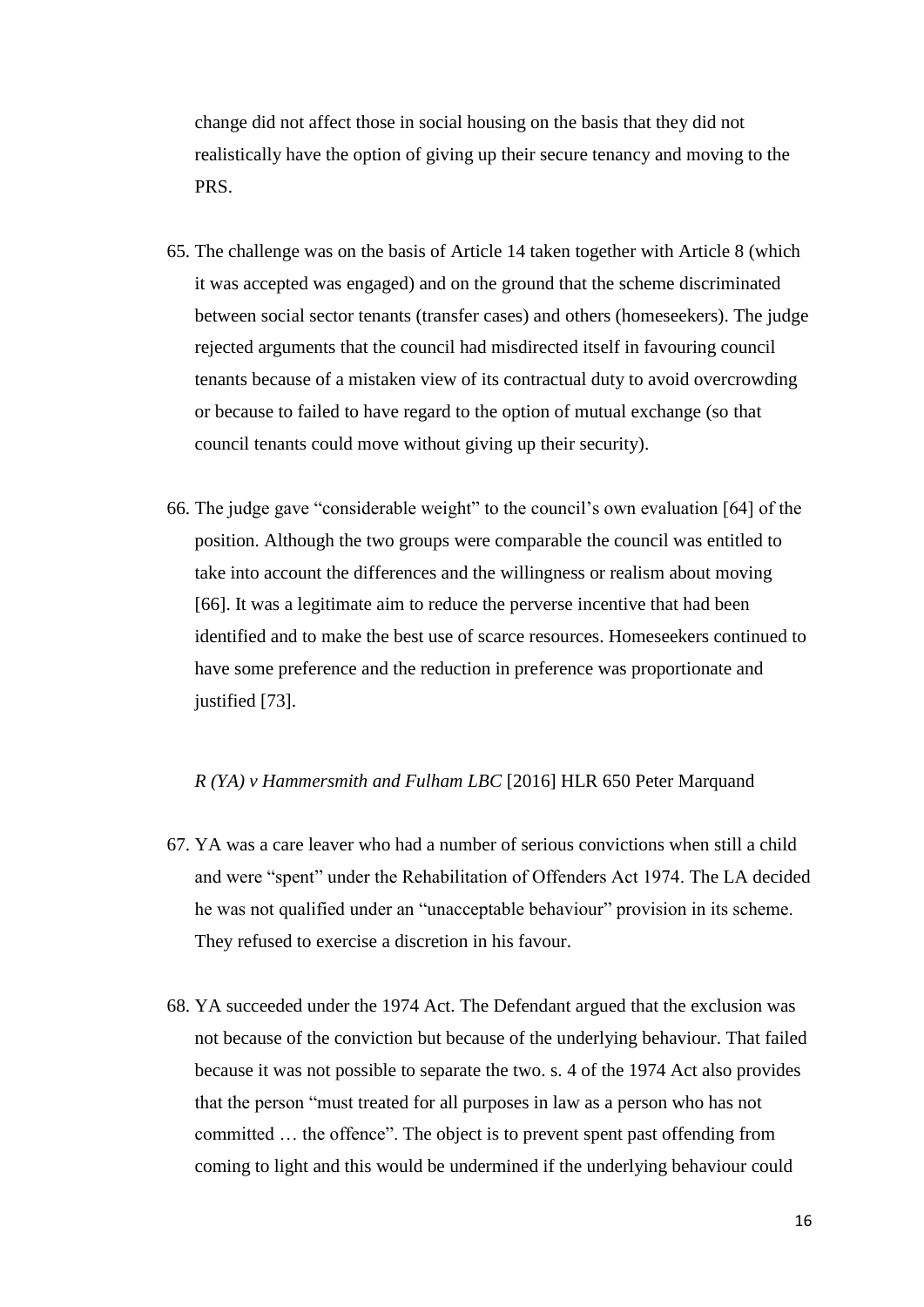be referred to because the offence would then be obvious. In any case the authority defined the exclusion in YA's case by reference to the offences and did not rely on any other bad behaviour.

69. A discrimination clam failed. It was accepted that the case was within the ambit of Article 8 because of the "the link between the process, private life and the need for settled accommodation for vulnerable individuals" [62]. Moreover being a care leaver was a status and there was prima facie discrimination since they were more likely to have convictions. However, the measure was justified given the need to consider the rights and interests of the whole community and the fact that the position of individual care leavers could be addressed through the exercise of discretion to include so allowing consideration of special circumstances and avoiding a blanket application of the section [85].

# *R (XC) v Southwark LBC* **[2017] HLR 380, Garnham J**

- 70. XC applied for a transfer on medical grounds and so was in a RP category. The authority operated a "starring" system that gave additional priority to working households and those who performed voluntary work. These provisions could be waived in exceptional circumstances. C challenged this part of the scheme on the basis that it discriminated against the disabled and women who were less able to undertake paid or voluntary work. The claim was framed as indirect discrimination under the Equality Act 2010.
- 71. Garnham J followed HHJ Waksman in *HA* (on which he has been upheld by the Court of Appeal see above) in rejecting a submission that it deciding whether there was any difference in treatment the scheme as a whole should be considered. On the facts it is notable that there was not a significant disparity between the proportions of men and women doing qualifying voluntary work (27% vs 26%). But the scheme gave no priority for voluntary caring responsibilities, which the judge accepted were more likely to be undertaken by women [77].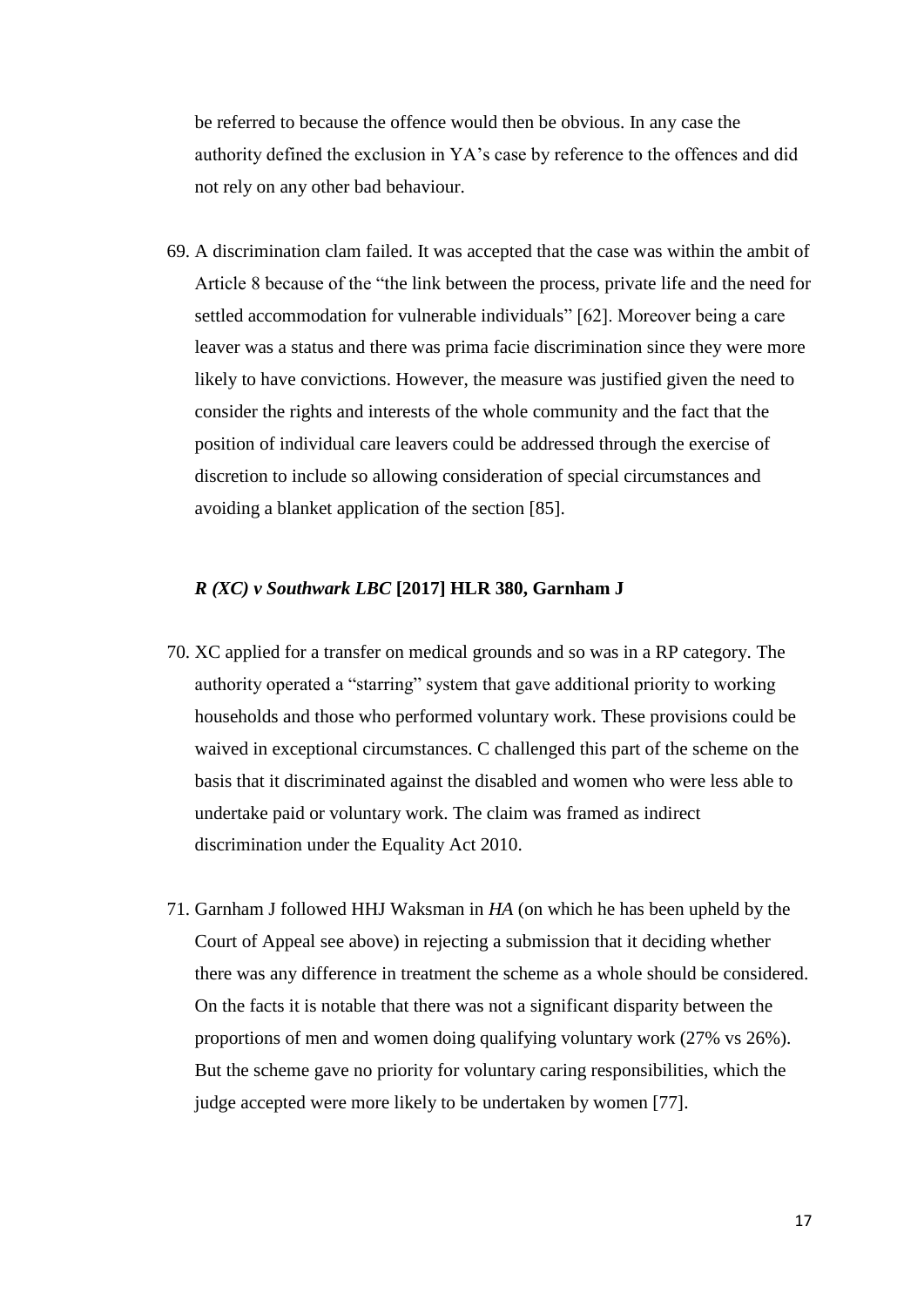- 72. As to the justification the judge did not agree that the test was "manifestly without reasonable foundation" as this was not comparable to regulations adopted by parliament [81]. The correct test was that adopted in *Aster Communities v Akerman-Livingstone* [2015] A.C. 1399 and in Bank Mellat v HM Treasury (No.2) [2014] A.C. 700 (see above).
- 73. The main issue here was on questions 3 and 4 (least intrusive measure and fair balance). The judge pointed out that a reasonable preference scheme does, by its nature, discriminate since a preference to one will necessarily mean a detriment to another [90-2]. The LA was entitled to favour those in work and who volunteer and this was consistent with the Guidance [97]. The key considerations were:
	- a. The classes intended to benefit would be unduly broadened if they included all those who gave some voluntary care or who could not work because of disability. The scheme was the least intrusive possible and which struck the right balance. [98, 99].
	- b. The scheme provided for a discretion in exceptional circumstances and so mitigated any unfairness through this "safety valve" [100]. In this respect the case was different from *H v LB Ealing*.

# *R (C) v Islington LBC* [2017] HLR 32 Baker J

74. This was a further challenge to aspects of the allocation scheme in issue in *Woolfe*. C was a homeless applicant in PRS Part VII accommodation who was awarded 110 points, below the 120 needed for bidding. She initially argued that she ought to have an additional 40 welfare points but also challenged a "local lettings policy" under which if new homes were constructed on existing estates, the authority gave priority to residents on those estates. This challenge was on the basis that it indirectly discriminated against women victims of domestic violence and it had been adopted in breach of the PSED (s. 149 Equality Act 2010) and s. 11 Children Act 2004.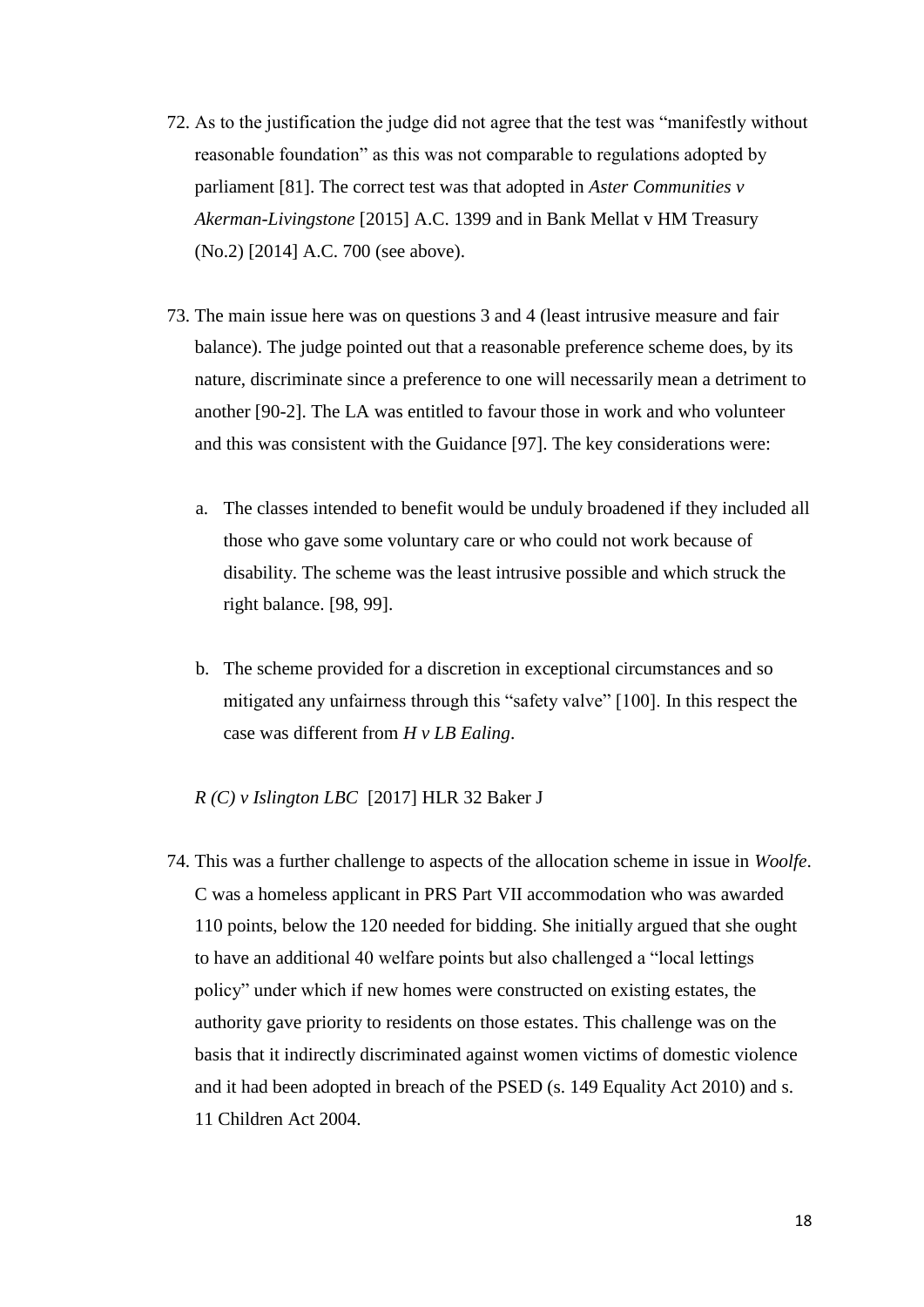- 75. The D's evidence showed that some direct offers had been made to applicants with fewer than 120 points but more than 100 points.
- 76. Baker J held that:
- 77. There was no error in not awarding C an additional 40 points. The welfare scheme referred to a need for "settled" accommodation but in context that did not mean Part VI accommodation and could be satisfied by Part VII accommodation. The D was entitled to conclude that C was in housing that was suitable and settled.
- 78. The scheme was unlawful as regards the way it dealt with direct offers. It referred to such offers but implicitly stated that they too were only available to those with 120 points or more. In fact they were made to those with more than 100 points. This was significant since 37% of homeless applicants were made direct offers yet this feature it could not be ascertained from the written scheme. This was a breach of s. 166A(1) of the 1996 Act and also a breach of the common law which requires decisions to be made in accordance with published policies [*R (Lumba) v SSHD* UKSC 12].
- 79. The local lettings policy was lawful and not unjustifiably discriminatory. It was accepted that the claim was within the ambit of Article 8 and that being a victim of domestic violence was a status and that such victims were likely to be women so that the status of sex was relevant.
- 80. What was in issue was:
- 81. Whether the beneficiaries of the local lettings policy were in a sufficiently analogous situation. C succeeded on this. While there were differences they were not "so obviously relevant to prevent the claimant and the beneficiaries from being in analogous situations. On the contrary, they are all individuals who are seeking to be allocated social housing under the 2015 scheme" [74].
- 82. Whether the difference in treatment was justified.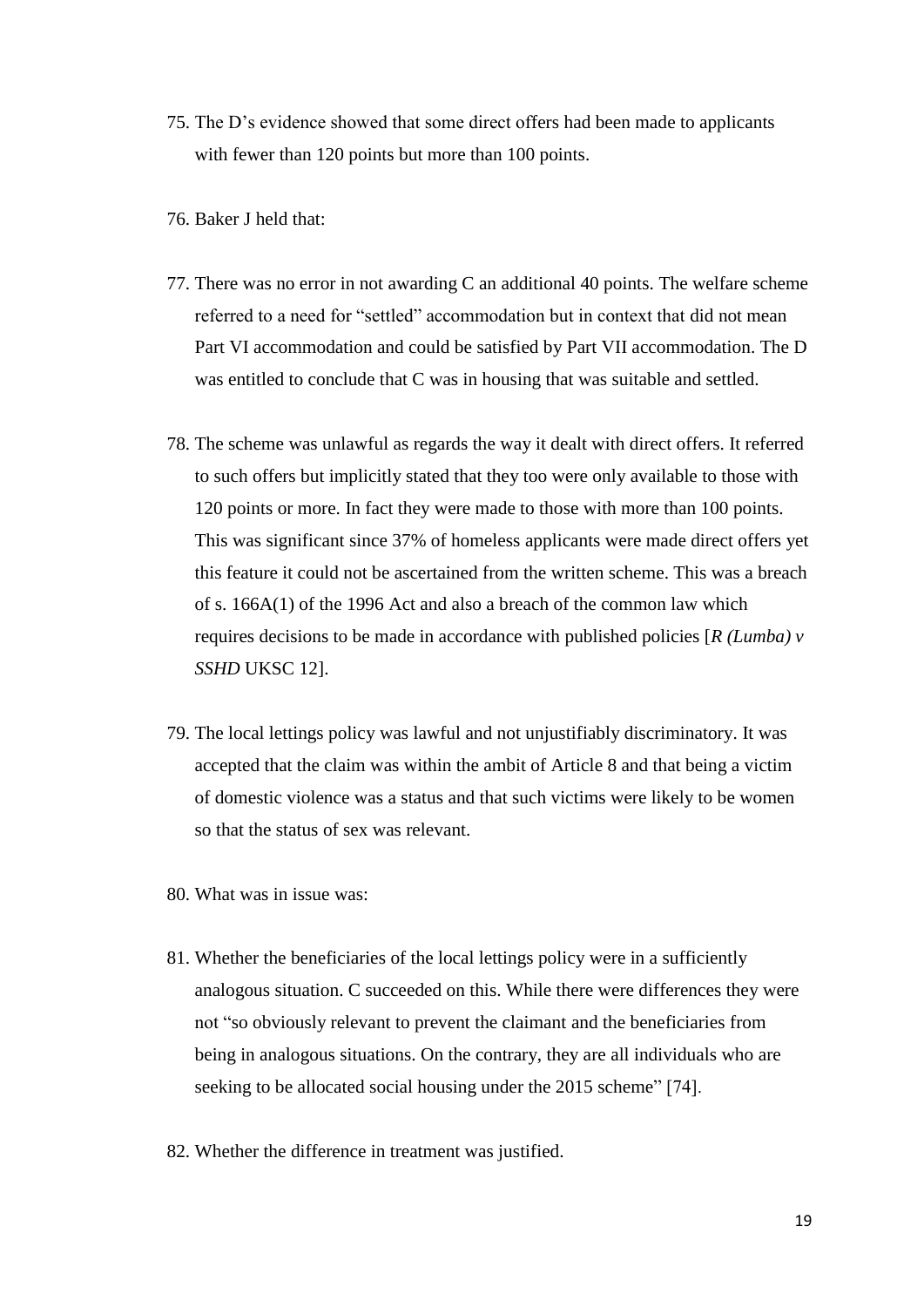- 83. For these purposes the court could have regard to the whole scheme as part of the context [76-7].
- 84. The *Bank Mellat* approach was the right one [78]. The approach to the 4<sup>th</sup> question (fair balance) was not "manifestly without reasonable foundation" but:

"I consider that it is a matter for the court to determine the question of proportionality on the basis submitted by the claimant; albeit, as the policy also concerns the allocation of finite resources, namely social housing, by a body that not only has considerable expertise and experience in these matters, but has been entrusted with this task by Parliament, significant weight should be accorded to the defendant's decision".

- 85. Notwithstanding this conclusion the judge cited and applied the restrictive approach in *Ahmad v Newham LBC* [2009] UKHL 14 [91-2]
- 86. The policy was justified for a number of reasons:
	- a. It was not a total bar to homeless applicants being granted a tenancy of a new property.
	- b. There was no evidence that it led to such applicants being excluded from more desirable properties.
	- c. While the D recognised that the policy might lead to applicants with a lower priority moving to a new property they would vacate the old one – which would be available for letting.
	- d. The policy therefore contributed to "churn" enabling moves to suitable housing.
	- e. The policy was being monitored. In the year to May 2016 89 had been let in this way out of 1172, 76% being let to women.
	- f. The policy contributed to stable communities.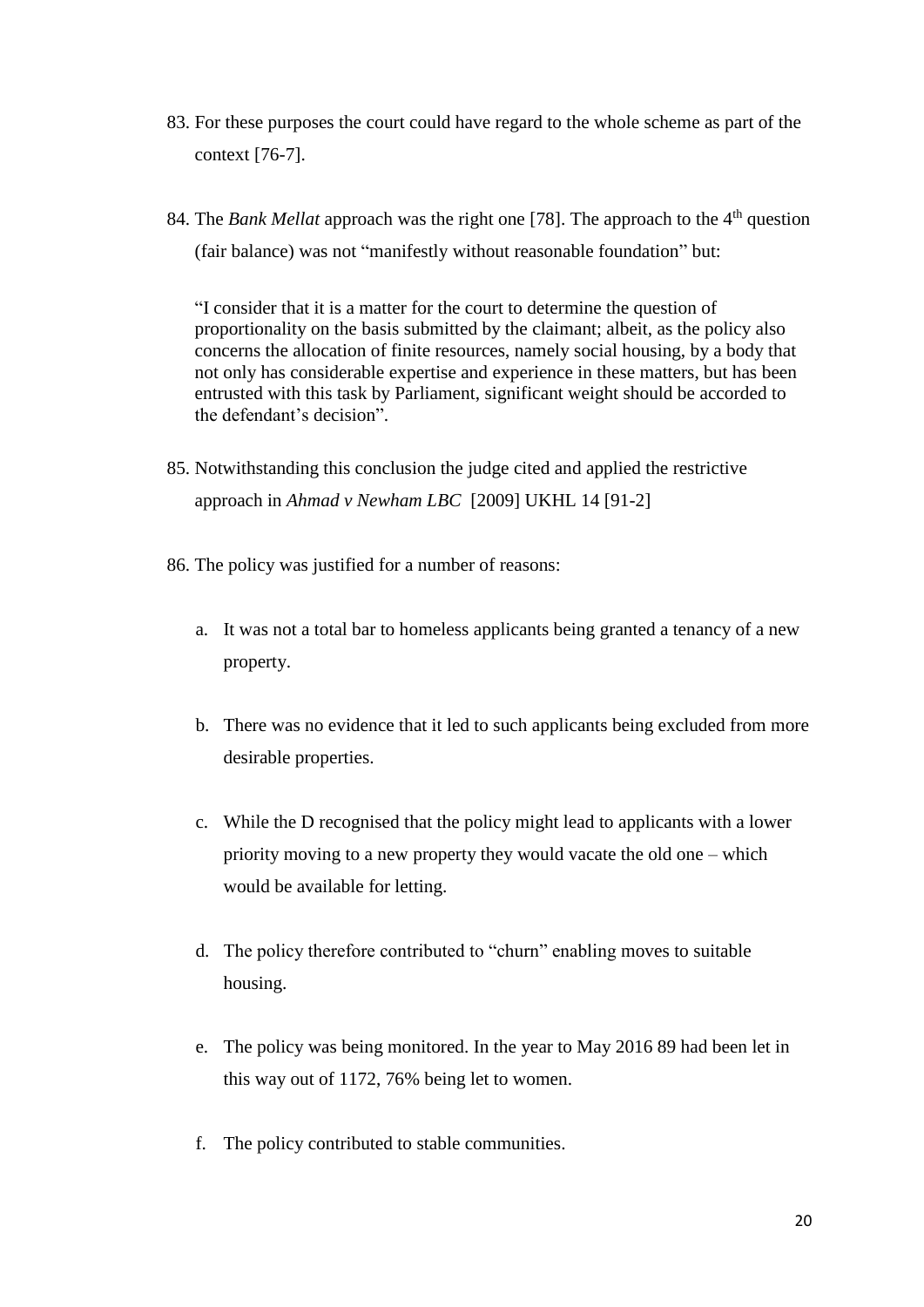87. The challenges under s. 149 EA 2010 and s. 11 Children Act 2004 were also rejected on the facts.

# **Children Act 1989/2004**

# **R (J & L) v Hillingdon LBC [2017] EWHC 3411 (Admin) Nicklin J**

- 88. J was a single mother of L, an 8 year old with severe disabilities, learning difficulties and uncontrolled epilepsy. Her accommodation was in disrepair, not adapted and in an unsafe location as it was next to an industrial car park and busy road.
- 89. The case illustrates the relationship between duties under the s. 17 Children Act 1989 and s. 11 Children Act 2004 2004 duties and allocations. J's Part VI application was rejected on the basis that no medical or housing need had been identified. By then there was a lengthy Children and Families ( $C & F$ ) assessment that identified a number of risks and while they did not think that the case was so urgent as to require action outside the normal bidding process the risk was only tolerable in the short term.
- 90. The judge made various criticisms of the C  $&$  F assessment (in particular that it failed to adopt an integrated approach to managing risk and that it failed to address how review meeting L's needs). However, and for present purposes, the significant point is that the C & F assessment formed the basis for a strong criticism of the allocations decision [66,7] which failed to address it. That led to a linked failure actively to promote the welfare of L within the allocation process [67, 69] as required by s. 11 of the Children Act 2004 [see 44-7 for a useful summary of the current state of the law on this].
- 91. This was further considered at [75] where the judge addressed a complaint that the argument amounted to making social services into another kind of housing authority. The judge explained the relationship as follows: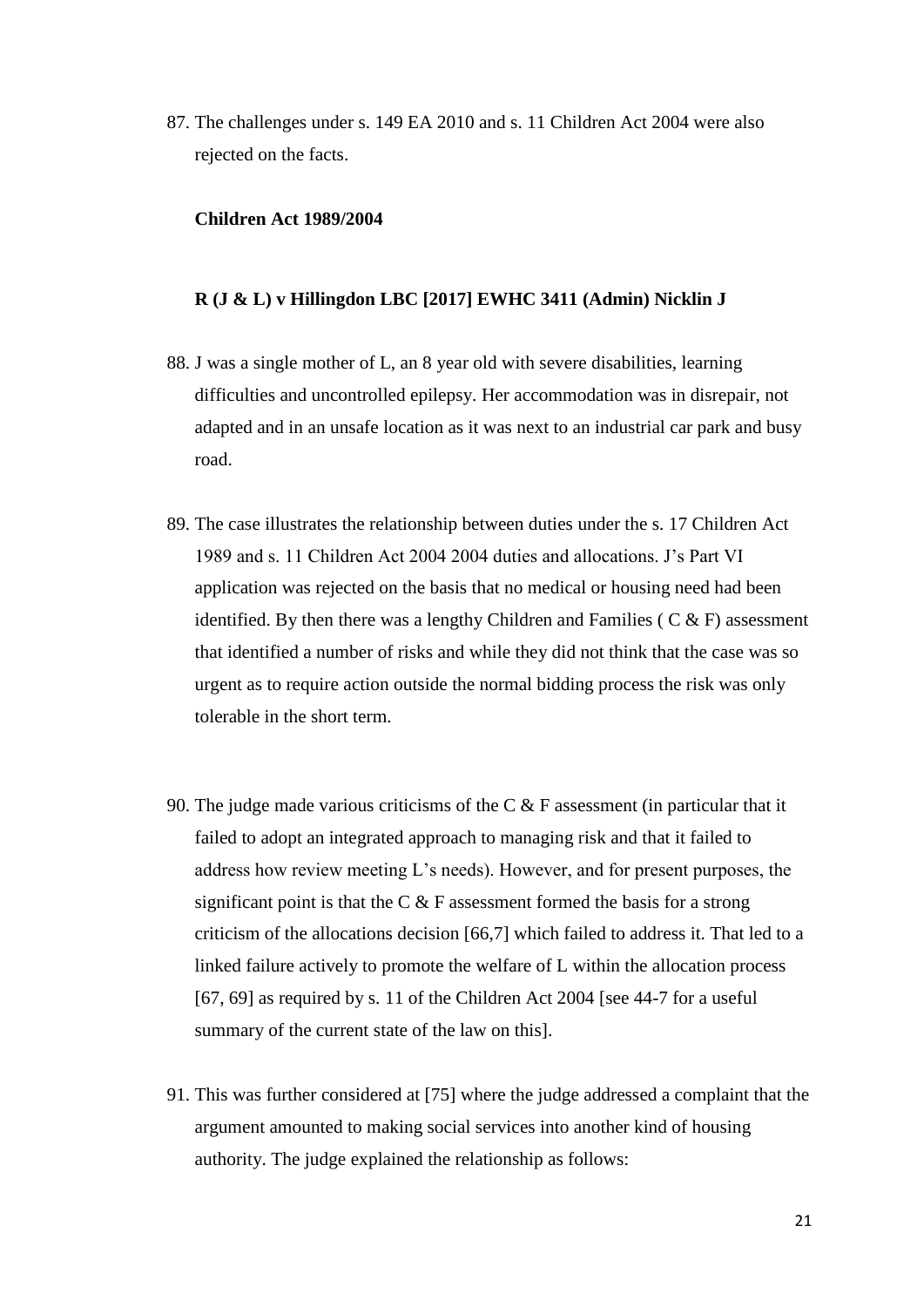- a. in the C&F Assessment, the social worker did not consider that the housing need was so acute that it required s.17(6) assistance and the issue of housing need would be considered by the housing department of the Defendant (see paragraph 58 above);
- b. the Decision Letter (the principal decision under challenge) refused housing under Part VI of the Housing Act; and
- c. in light of the that negative decision, there remained unaddressed risks to L arising from his housing situation identified in the C&F Assessment that the Defendant should have reconsidered under its s.17 duty and the Working Together Guidance. It did not do so.
- 92. This did not necessarily mean that housing would then be provided under s. 17(6) as the risks might then be managed in different ways.
- 93. The judge also considered that s. 11 (it was not necessary finally to decide the point) may have a role to play in interpreting the allocation scheme so that the "other urgent welfare reasons" category should be interpreted so as to be consistent with it.

MARTIN WESGATE QC 12 Mar 2018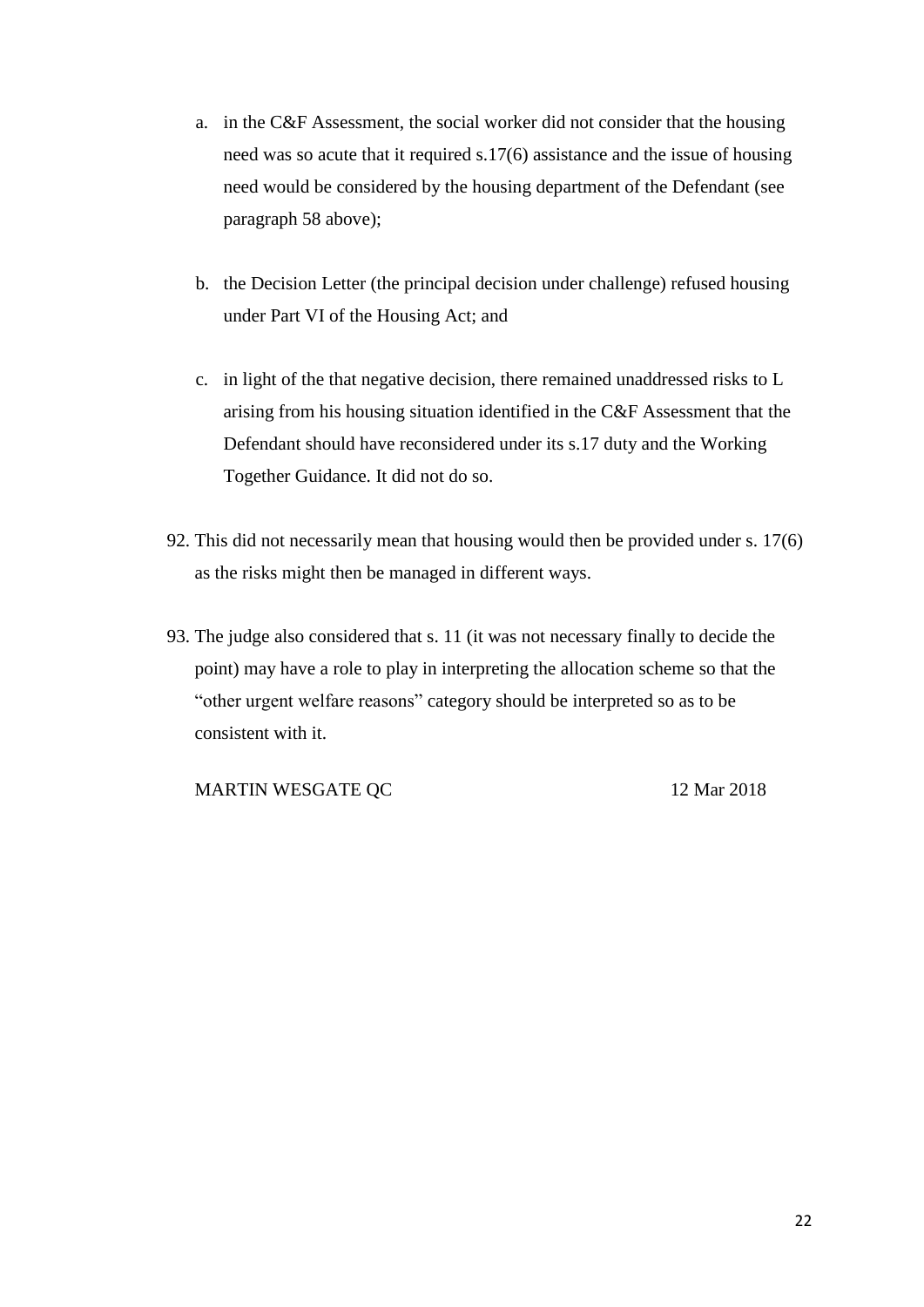# **Housing Act 1996 c. 52**

# **Part VI ALLOCATION OF HOUSING ACCOMMODATION**

#### **Introductory**

# This version in force from: **January 15, 2012** to **present**

(version 5 of 5)

#### **159.— Allocation of housing accommodation.**

(1) A local housing authority shall comply with the provisions of this Part in allocating housing accommodation.

(2) For the purposes of this Part a local housing authority allocate housing accommodation when they—

(a) select a person to be a secure or introductory tenant of housing accommodation held by them,

(b) nominate a person to be a secure or introductory tenant of housing accommodation held by another person, or

(c) nominate a person to be an assured tenant of housing accommodation held by [ a private registered provider of social housing or]  $\frac{1}{1}$  $\frac{1}{1}$  $\frac{1}{1}$ 

a registered social landlord.

(3) The reference in subsection (2)(a) to selecting a person to be a secure tenant includes deciding to exercise any power to notify an existing tenant or licensee that his tenancy or licence is to be a secure tenancy.

(4) The references in subsection (2)(b) and (c) to nominating a person include nominating a person in pursuance of any arrangements (whether legally enforceable or not) to require that housing accommodation, or a specified amount of housing accommodation, is made available to a person or one of a number of persons nominated by the authority.

 $[(4A)$  Subject to subsection  $(4B)$ , the provisions of this Part do not apply to an allocation of housing accommodation by a local housing authority in England to a person who is already—

(a) a secure or introductory tenant, or

(b) an assured tenant of housing accommodation held by a private registered provider of social housing or a registered social landlord.

(4B) The provisions of this Part apply to an allocation of housing accommodation by a local housing authority in England to a person who falls within subsection (4A)(a) or  $(b)$  if—

(a) the allocation involves a transfer of housing accommodation for that person,

(b) the application for the transfer is made by that person, and

(c) the authority is satisfied that the person is to be given reasonable preference under [section 166A\(3\).](http://login.westlaw.co.uk/maf/wluk/ext/app/document?src=doc&linktype=ref&context=219&crumb-action=replace&docguid=IEF08F2B0471211E18136D43B945F41CE)

 $[(5)$  The provisions of this Part do not apply to an allocation of housing accommodation [ by a local housing authority in Wales]  $\frac{4}{3}$  $\frac{4}{3}$  $\frac{4}{3}$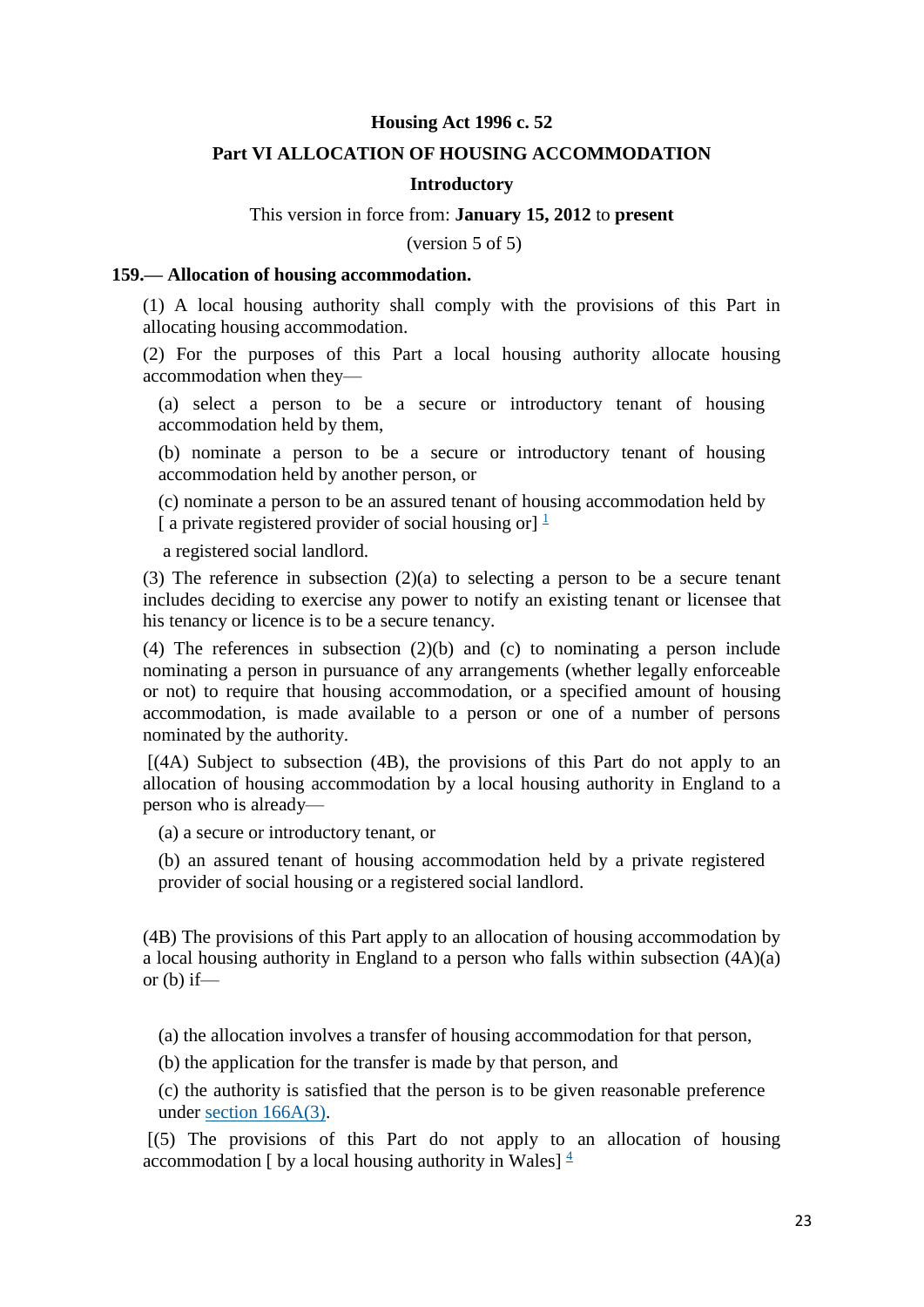to a person who is already a secure or introductory tenant unless the allocation involves a transfer of housing accommodation for that person and is made on his application.

(7) Subject to the provisions of this Part, a local housing authority may allocate housing accommodation in such manner as they consider appropriate.

# [**160ZA Allocation only to eligible and qualifying persons: England**

(1) A local housing authority in England shall not allocate housing accommodation—

(a) to a person from abroad who is ineligible for an allocation of housing accommodation by virtue of subsection (2) or (4), or

(b) to two or more persons jointly if any of them is a person mentioned in paragraph (a).

(2) A person subject to immigration control within the meaning of the [Asylum and](http://login.westlaw.co.uk/maf/wluk/ext/app/document?src=doc&linktype=ref&context=219&crumb-action=replace&docguid=I5FC475F0E42311DAA7CF8F68F6EE57AB)  [Immigration Act 1996](http://login.westlaw.co.uk/maf/wluk/ext/app/document?src=doc&linktype=ref&context=219&crumb-action=replace&docguid=I5FC475F0E42311DAA7CF8F68F6EE57AB) is ineligible for an allocation of housing accommodation by a local housing authority in England unless he is of a class prescribed by regulations made by the Secretary of State.

(3) No person who is excluded from entitlement to [universal credit or]  $\frac{2}{3}$  $\frac{2}{3}$  $\frac{2}{3}$ 

housing benefit by [section 115](http://login.westlaw.co.uk/maf/wluk/ext/app/document?src=doc&linktype=ref&context=219&crumb-action=replace&docguid=ID1C02950E44C11DA8D70A0E70A78ED65) of the [Immigration and Asylum Act 1999](http://login.westlaw.co.uk/maf/wluk/ext/app/document?src=doc&linktype=ref&context=219&crumb-action=replace&docguid=I5FB38600E42311DAA7CF8F68F6EE57AB) (exclusion from benefits) shall be included in any class prescribed under subsection (2).

(4) The Secretary of State may by regulations prescribe other classes of persons from abroad who are ineligible to be allocated housing accommodation by local housing authorities in England.

(5) Nothing in subsection (2) or (4) affects the eligibility of a person who falls within [section 159\(4B\).](http://login.westlaw.co.uk/maf/wluk/ext/app/document?src=doc&linktype=ref&context=219&crumb-action=replace&docguid=I295B0070E44F11DA8D70A0E70A78ED65)

(6) Except as provided by subsection (1), a person may be allocated housing accommodation by a local housing authority in England (whether on his application or otherwise) if that person—

(a) is a qualifying person within the meaning of subsection (7), or

(b) is one of two or more persons who apply for accommodation jointly, and one or more of the other persons is a qualifying person within the meaning of subsection (7).

(7) Subject to subsections (2) and (4) and any regulations under subsection (8), a local housing authority may decide what classes of persons are, or are not, qualifying persons.

(8) The Secretary of State may by regulations—

(a) prescribe classes of persons who are, or are not, to be treated as qualifying persons by local housing authorities in England, and

(b) prescribe criteria that may not be used by local housing authorities in England in deciding what classes of persons are not qualifying persons.

(9) If a local housing authority in England decide that an applicant for housing accommodation—

(a) is ineligible for an allocation by them by virtue of subsection (2) or (4), or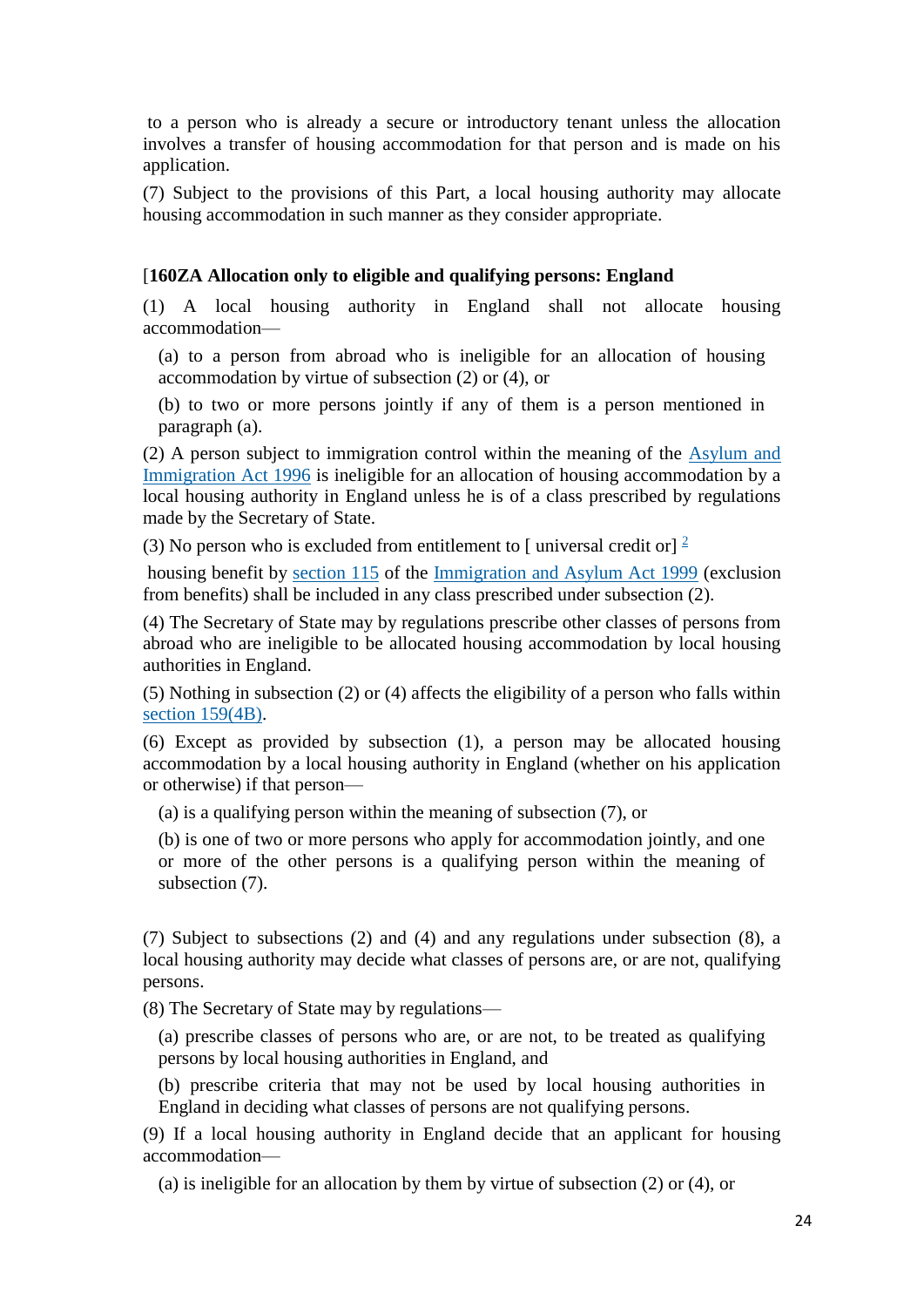(b) is not a qualifying person,

they shall notify the applicant of their decision and the grounds for it.

(10) That notice shall be given in writing and, if not received by the applicant, shall be treated as having been given if it is made available at the authority's office for a reasonable period for collection by him or on his behalf.

(11) A person who is not being treated as a qualifying person may (if he considers that he should be treated as a qualifying person) make a fresh application to the authority for an allocation of housing accommodation by them.

# [**166 Applications for housing accommodation**

(1) A local housing authority shall secure that—

(a) advice and information is available free of charge to persons in their district about the right to make an application for an allocation of housing accommodation; and

(b) any necessary assistance in making such an application is available free of charge to persons in their district who are likely to have difficulty in doing so without assistance.

[(1A) A local housing authority in England shall secure that an applicant for an allocation of housing accommodation is informed that he has the rights mentioned in [section 166A\(9\).](http://login.westlaw.co.uk/maf/wluk/ext/app/document?src=doc&linktype=ref&context=219&crumb-action=replace&docguid=IEF08F2B0471211E18136D43B945F41CE)

(2)A local housing authority  $\lceil$  in Wales $\rceil$   $\frac{3}{2}$ 

shall secure that an applicant for an allocation of housing accommodation is informed that he has the rights mentioned in [section 167\(4A\).](http://login.westlaw.co.uk/maf/wluk/ext/app/document?src=doc&linktype=ref&context=219&crumb-action=replace&docguid=IA1A81130E44A11DA8D70A0E70A78ED65)

(3) Every application made to a local housing authority for an allocation of housing accommodation shall (if made in accordance with the procedural requirements of the authority's allocation scheme) be considered by the authority.

(4) The fact that a person is an applicant for an allocation of housing accommodation shall not be divulged (without his consent) to any other member of the public.

(5) In this Part *"district"* in relation to a local housing authority has the same meaning as in the [Housing Act 1985 \(c. 68\).](http://login.westlaw.co.uk/maf/wluk/ext/app/document?src=doc&linktype=ref&context=219&crumb-action=replace&docguid=I60168D90E42311DAA7CF8F68F6EE57AB)[...] $\frac{4}{3}$ 

#### [**166A Allocation in accordance with allocation scheme: England**

(1) Every local housing authority in England must have a scheme (their "allocation scheme") for determining priorities, and as to the procedure to be followed, in allocating housing accommodation.

For this purpose *"procedure"* includes all aspects of the allocation process, including the persons or descriptions of persons by whom decisions are taken.

(2) The scheme must include a statement of the authority's policy on offering people who are to be allocated housing accommodation—

(a) a choice of housing accommodation; or

(b) the opportunity to express preferences about the housing accommodation to be allocated to them.

(3) As regards priorities, the scheme shall, subject to subsection (4), be framed so as to secure that reasonable preference is given to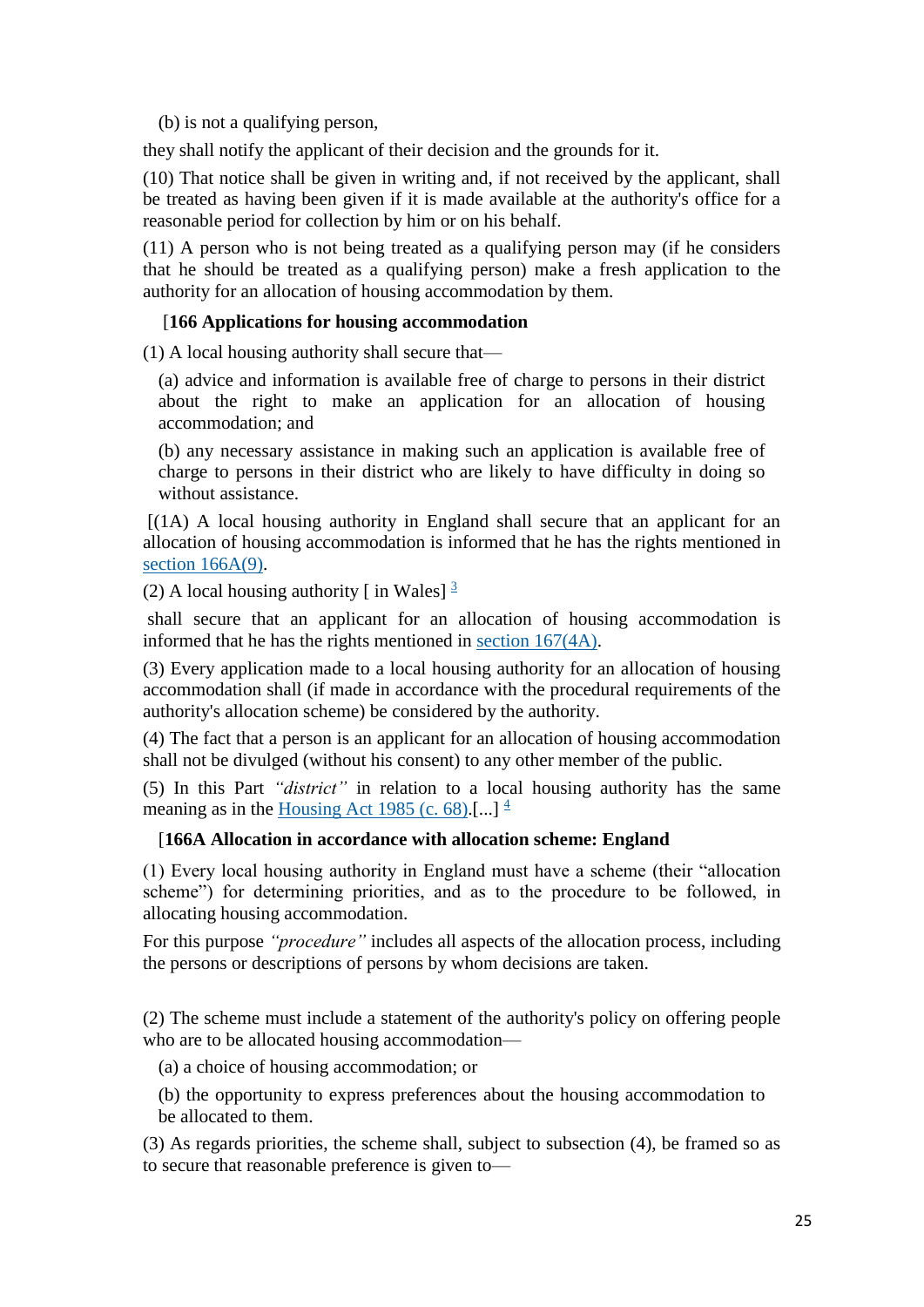(a) people who are homeless (within the meaning of [Part 7\)](http://login.westlaw.co.uk/maf/wluk/ext/app/document?src=doc&linktype=ref&context=219&crumb-action=replace&docguid=I296C8CA1E44F11DA8D70A0E70A78ED65);

(b) people who are owed a duty by any local housing authority under [section](http://login.westlaw.co.uk/maf/wluk/ext/app/document?src=doc&linktype=ref&context=219&crumb-action=replace&docguid=I29762990E44F11DA8D70A0E70A78ED65)  [190\(2\),](http://login.westlaw.co.uk/maf/wluk/ext/app/document?src=doc&linktype=ref&context=219&crumb-action=replace&docguid=I29762990E44F11DA8D70A0E70A78ED65) [193\(2\)](http://login.westlaw.co.uk/maf/wluk/ext/app/document?src=doc&linktype=ref&context=219&crumb-action=replace&docguid=I73A0D050E44B11DA8D70A0E70A78ED65) or [195\(2\)](http://login.westlaw.co.uk/maf/wluk/ext/app/document?src=doc&linktype=ref&context=219&crumb-action=replace&docguid=I297D5580E44F11DA8D70A0E70A78ED65) (or under [section 65\(2\)](http://login.westlaw.co.uk/maf/wluk/ext/app/document?src=doc&linktype=ref&context=219&crumb-action=replace&docguid=IA1A774F0E44A11DA8D70A0E70A78ED65) or [68\(2\)](http://login.westlaw.co.uk/maf/wluk/ext/app/document?src=doc&linktype=ref&context=219&crumb-action=replace&docguid=IA1A9E5F0E44A11DA8D70A0E70A78ED65) of the [Housing Act](http://login.westlaw.co.uk/maf/wluk/ext/app/document?src=doc&linktype=ref&context=219&crumb-action=replace&docguid=I60168D90E42311DAA7CF8F68F6EE57AB)  [1985\)](http://login.westlaw.co.uk/maf/wluk/ext/app/document?src=doc&linktype=ref&context=219&crumb-action=replace&docguid=I60168D90E42311DAA7CF8F68F6EE57AB) or who are occupying accommodation secured by any such authority under [section 192\(3\);](http://login.westlaw.co.uk/maf/wluk/ext/app/document?src=doc&linktype=ref&context=219&crumb-action=replace&docguid=I29782560E44F11DA8D70A0E70A78ED65)

(c) people occupying insanitary or overcrowded housing or otherwise living in unsatisfactory housing conditions;

(d) people who need to move on medical or welfare grounds (including any grounds relating to a disability); and

(e) people who need to move to a particular locality in the district of the authority, where failure to meet that need would cause hardship (to themselves or to others).

The scheme may also be framed so as to give additional preference to particular descriptions of [people within one or more of paragraphs (a) to (e)]  $\frac{2}{3}$  $\frac{2}{3}$  $\frac{2}{3}$ 

(being descriptions of people with urgent housing needs).

[The scheme must be framed so as to give additional preference to a person with urgent housing needs who falls within one or more of paragraphs (a) to (e) and who  $-$ 

(i) is serving in the regular forces and is suffering from a serious injury, illness or disability which is attributable (wholly or partly) to the person's service,

(ii) formerly served in the regular forces,

(iii) has recently ceased, or will cease to be entitled, to reside in accommodation provided by the Ministry of Defence following the death of that person's spouse or civil partner who has served in the regular forces and whose death was attributable (wholly or partly) to that service, or

(iv) is serving or has served in the reserve forces and is suffering from a serious injury, illness or disability which is attributable (wholly or partly) to the person's service.

For this purpose *"the regular forces"* and *"the reserve forces"* have the meanings given by [section 374](http://login.westlaw.co.uk/maf/wluk/ext/app/document?src=doc&linktype=ref&context=219&crumb-action=replace&docguid=I03747C407D2111DB9833E1CC4921FF0C) of the [Armed Forces Act 2006.](http://login.westlaw.co.uk/maf/wluk/ext/app/document?src=doc&linktype=ref&context=219&crumb-action=replace&docguid=I87BB26F07CF611DB8CB9C33D1B0B4462)

(4) People are to be disregarded for the purposes of subsection (3) if they would not have fallen within paragraph (a) or (b) of that subsection without the local housing authority having had regard to a restricted person (within the meaning of [Part 7\)](http://login.westlaw.co.uk/maf/wluk/ext/app/document?src=doc&linktype=ref&context=219&crumb-action=replace&docguid=I296C8CA1E44F11DA8D70A0E70A78ED65).

(5) The scheme may contain provision for determining priorities in allocating housing accommodation to people within subsection (3); and the factors which the scheme may allow to be taken into account include:

(a) the financial resources available to a person to meet his housing costs;

(b) any behaviour of a person (or of a member of his household) which affects his suitability to be a tenant;

(c) any local connection (within the meaning of [section 199\)](http://login.westlaw.co.uk/maf/wluk/ext/app/document?src=doc&linktype=ref&context=219&crumb-action=replace&docguid=I29823780E44F11DA8D70A0E70A78ED65) which exists between a person and the authority's district.

(6) Subject to subsection (3), the scheme may contain provision about the allocation of particular housing accommodation—

(a) to a person who makes a specific application for that accommodation;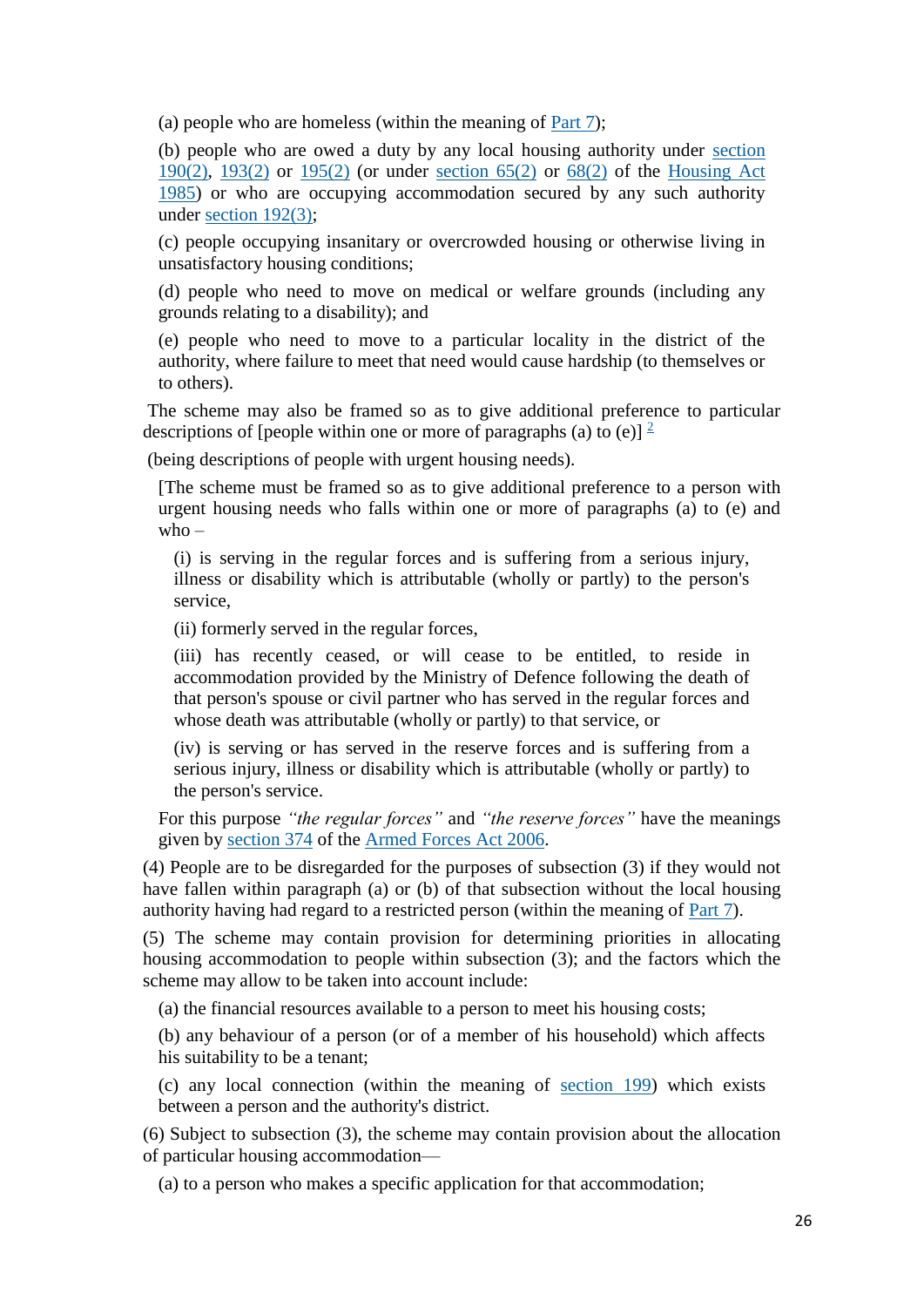(b) to persons of a particular description (whether or not they are within subsection (3)).

(7) The Secretary of State may by regulations—

(a) specify further descriptions of people to whom preference is to be given as mentioned in subsection (3), or

(b) amend or repeal any part of subsection (3).

(8) The Secretary of State may by regulations specify factors which a local housing authority in England must not take into account in allocating housing accommodation.

(9) The scheme must be framed so as to secure that an applicant for an allocation of housing accommodation—

(a) has the right to request such general information as will enable him to assess—

(i) how his application is likely to be treated under the scheme (including in particular whether he is likely to be regarded as a member of a group of people who are to be given preference by virtue of subsection (3)); and

(ii) whether housing accommodation appropriate to his needs is likely to be made available to him and, if so, how long it is likely to be before such accommodation becomes available for allocation to him;

(b) has the right to request the authority to inform him of any decision about the facts of his case which is likely to be, or has been, taken into account in considering whether to allocate housing accommodation to him; and

(c) has the right to request a review of a decision mentioned in paragraph (b), or in [section 160ZA\(9\),](http://login.westlaw.co.uk/maf/wluk/ext/app/document?src=doc&linktype=ref&context=219&crumb-action=replace&docguid=I7A41C860208B11E1859CFE691AC2A626) and to be informed of the decision on the review and the grounds for it.

(10) As regards the procedure to be followed, the scheme must be framed in accordance with such principles as the Secretary of State may prescribe by regulations.

(11) Subject to the above provisions, and to any regulations made under them, the authority may decide on what principles the scheme is to be framed.

(12) A local housing authority in England must, in preparing or modifying their allocation scheme, have regard to—

(a) their current homelessness strategy under [section 1](http://login.westlaw.co.uk/maf/wluk/ext/app/document?src=doc&linktype=ref&context=219&crumb-action=replace&docguid=I67383900E45211DA8D70A0E70A78ED65) of the [Homelessness Act](http://login.westlaw.co.uk/maf/wluk/ext/app/document?src=doc&linktype=ref&context=219&crumb-action=replace&docguid=I5FA13680E42311DAA7CF8F68F6EE57AB)  [2002,](http://login.westlaw.co.uk/maf/wluk/ext/app/document?src=doc&linktype=ref&context=219&crumb-action=replace&docguid=I5FA13680E42311DAA7CF8F68F6EE57AB)

(b) their current tenancy strategy under [section 150](http://login.westlaw.co.uk/maf/wluk/ext/app/document?src=doc&linktype=ref&context=219&crumb-action=replace&docguid=ID7BA7A5014C911E19E5AF8480E3EF42C) of the [Localism Act 2011,](http://login.westlaw.co.uk/maf/wluk/ext/app/document?src=doc&linktype=ref&context=219&crumb-action=replace&docguid=I9AA4F73014C911E1A6718D7CED27531D) and

(c) in the case of an authority that is a London borough council, the London housing strategy.

(13) Before adopting an allocation scheme, or making an alteration to their scheme reflecting a major change of policy, a local housing authority in England must—

(a) send a copy of the draft scheme, or proposed alteration, to every private registered provider of social housing and registered social landlord with which they have nomination arrangements (see [section 159\(4\)\)](http://login.westlaw.co.uk/maf/wluk/ext/app/document?src=doc&linktype=ref&context=219&crumb-action=replace&docguid=I295B0070E44F11DA8D70A0E70A78ED65), and

(b) afford those persons a reasonable opportunity to comment on the proposals.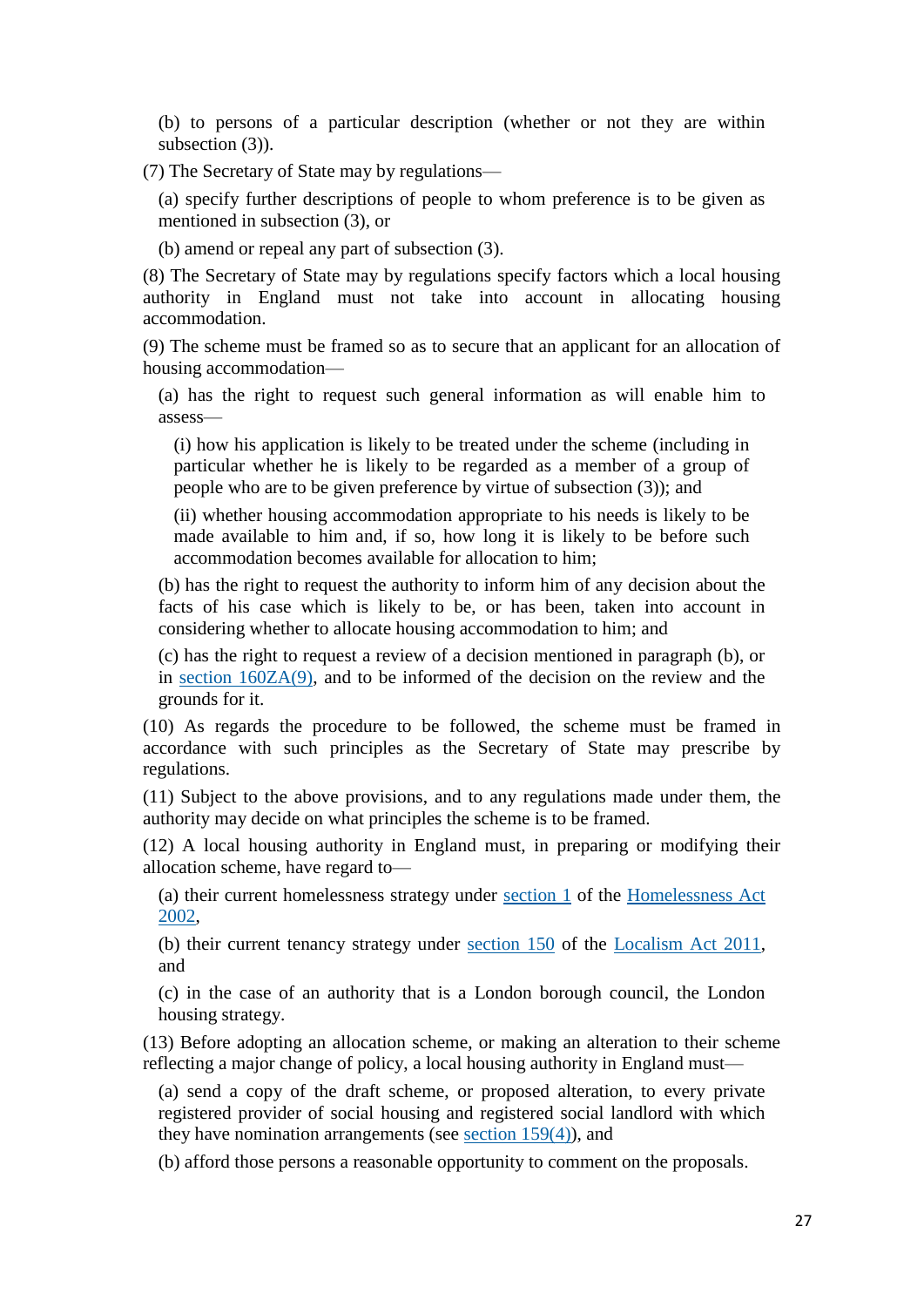(14) A local housing authority in England shall not allocate housing accommodation except in accordance with their allocation scheme.

# **Children Act 2004 c. 31**

### **11 Arrangements to safeguard and promote welfare**

(1) This section applies to each of the following–

(a) a [local authority]  $\frac{1}{1}$  $\frac{1}{1}$  $\frac{1}{1}$ 

in England;

(b) a district council which is not such an authority;

(ba) the National Health Service Commissioning Board;

(bb) a clinical commissioning group;

(d) a Special Health Authority, so far as exercising functions in relation to England, designated by order made by the Secretary of State for the purposes of this section;

(f) an NHS trust all or most of whose hospitals, establishments and facilities are situated in England;

(g) an NHS foundation trust;

(h) the [local policing body]  $\frac{6}{5}$  $\frac{6}{5}$  $\frac{6}{5}$ 

and chief officer of police for a police area in England;

(i) the British Transport Police Authority, so far as exercising functions in relation to England;

[(ia) the National Crime Agency;

(j) a local probation board for an area in England;

(ja) the Secretary of State in relation to his functions under [sections 2 and 3](http://login.westlaw.co.uk/maf/wluk/ext/app/document?src=doc&linktype=ref&context=242&crumb-action=replace&docguid=IB510BCA048AC11DCB029F9561A6CCE51) of the [Offender Management Act 2007,](http://login.westlaw.co.uk/maf/wluk/ext/app/document?src=doc&linktype=ref&context=242&crumb-action=replace&docguid=IDC1E68F0487B11DC94188F96D9A05541) so far as they are exercisable in relation to England;

(k) a youth offending team for an area in England;

(l) the governor of a prison or secure training centre in England (or, in the case of a contracted out prison or secure training centre, its director);

(la) the principal of a secure college in England;

(m) any person to the extent that he is providing services [in pursuance of [section](http://login.westlaw.co.uk/maf/wluk/ext/app/document?src=doc&linktype=ref&context=242&crumb-action=replace&docguid=I69912F00BF0F11DDA9E4C5B8EC4DCC32)  [74](http://login.westlaw.co.uk/maf/wluk/ext/app/document?src=doc&linktype=ref&context=242&crumb-action=replace&docguid=I69912F00BF0F11DDA9E4C5B8EC4DCC32) of the [Education and Skills Act 2008\]](http://login.westlaw.co.uk/maf/wluk/ext/app/document?src=doc&linktype=ref&context=242&crumb-action=replace&docguid=I1C4A7C30BF0811DD88DFA0A536C87AFA)  $\frac{10}{10}$  $\frac{10}{10}$  $\frac{10}{10}$ 

(2) Each person and body to whom this section applies must make arrangements for ensuring that–

(a) their functions are discharged having regard to the need to safeguard and promote the welfare of children; and

(b) any services provided by another person pursuant to arrangements made by the person or body in the discharge of their functions are provided having regard to that need.